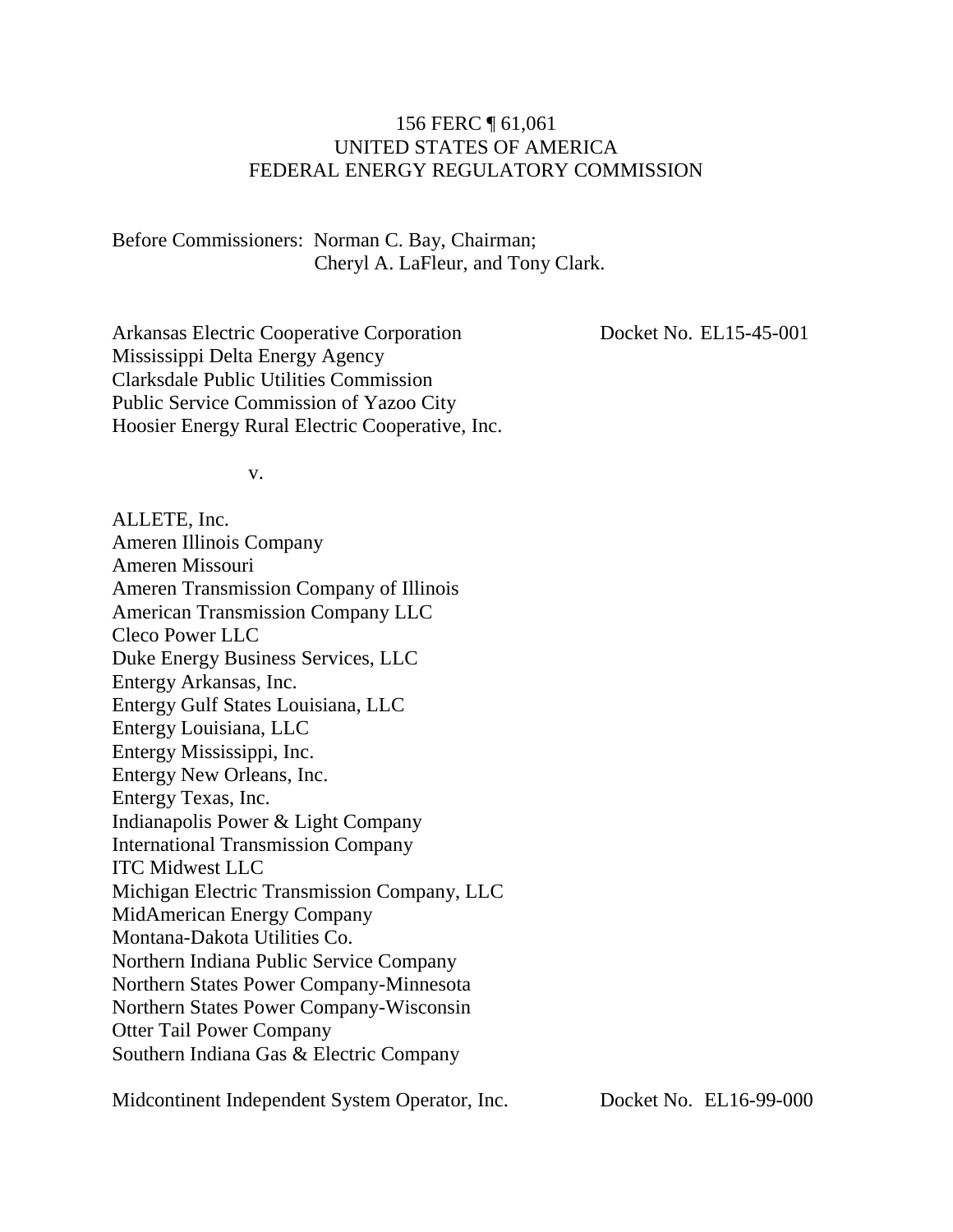#### ORDER ON REHEARING AND INSTITUTING SECTION 206 PROCEEDING AND COMMENCING PAPER HEARING PROCEDURES AND ESTABLISHING REFUND EFFECTIVE DATE

(Issued July 21, 2016)

1. On June 18, 2015,<sup>1</sup> in response to a February 12, 2015 complaint filed by certain non-public utilities (2015 Complainants) **2** against certain of Midcontinent Independent System Operator, Inc.'s**<sup>3</sup>** (MISO) transmission owners (MISO TOs)**<sup>4</sup>** (2015 Complaint), the Commission established hearing procedures and set a refund effective date of February 12, 2015. The MISO TOs named in the 2015 Complaint are all subject to the Commission's jurisdiction as public utilities under the Federal Power Act (FPA). In this

**<sup>1</sup>** *Ark. Elec. Coop. Corp. v. ALLETE, Inc.*, 151 FERC ¶ 61,219 (2015) (Hearing Order).

**<sup>2</sup>** 2015 Complainants consist of: Arkansas Electric Cooperative Corporation (Arkansas Electric Cooperative); Mississippi Delta Energy Agency and its two members, Clarksdale Public Utilities Commission of the City of Clarksdale, Mississippi and Public Service Commission of Yazoo City of the City of Yazoo City, Mississippi; and Hoosier Energy Rural Electric Cooperative, Inc. (Hoosier Cooperative).

**<sup>3</sup>** Effective April 26, 2013, MISO changed its name from "Midwest Independent Transmission System Operator, Inc." to "Midcontinent Independent System Operator, Inc."

**<sup>4</sup>** MISO TOs named in the 2015 Complaint are: ALLETE, Inc. (for its operating division Minnesota Power, Inc. and its wholly-owned subsidiary Superior Water Light, & Power Company; Ameren Illinois Company; Union Electric Company (identified as Ameren Missouri); Ameren Transmission Company of Illinois; American Transmission Company LLC; Cleco Power LLC; Duke Energy Business Services, LLC d/b/a Duke Energy Indiana, Inc.; Entergy Arkansas, Inc.; Entergy Gulf States Louisiana, LLC; Entergy Louisiana, LLC; Entergy Mississippi, Inc.; Entergy New Orleans, Inc.; Entergy Texas, Inc.; Indianapolis Power & Light Company; International Transmission Company d/b/a ITC Transmission (ITC Transmission), ITC Midwest LLC (ITC Midwest), and Michigan Electric Transmission Company, LLC (METC); MidAmerican Energy Company; Montana-Dakota Utilities Co., Northern Indiana Public Service Company; Northern States Power Company-Minnesota; Northern States Power Company-Wisconsin; Otter Tail Power Company; and Southern Indiana Gas & Electric Company d/b/a Vectran Energy Delivery of Indiana, Inc.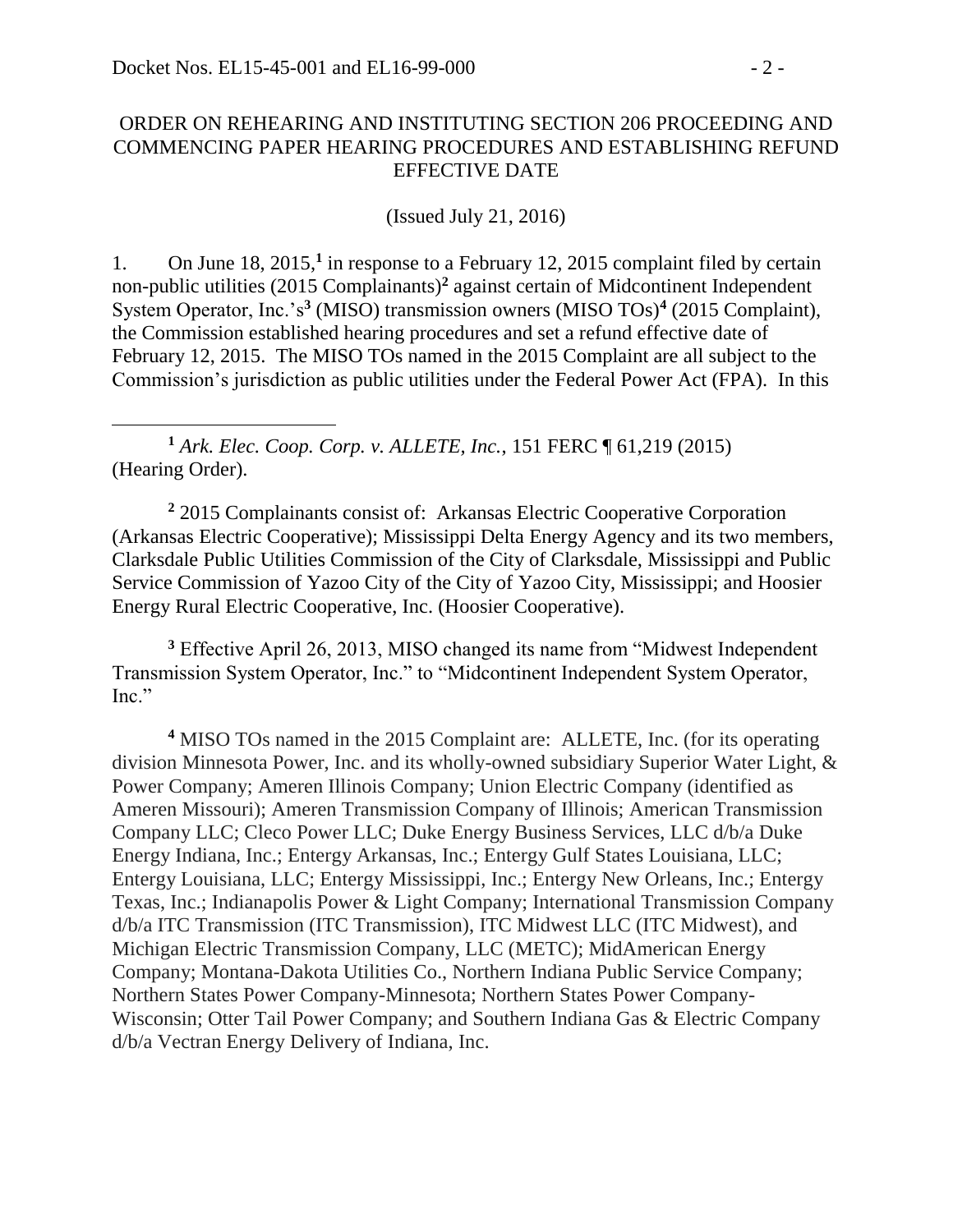order, we grant in part and deny in part the requests for rehearing of the Hearing Order. We also find that the MISO Transmission, Energy and Operating Reserve Markets Tariff (Tariff) may be unjust, unreasonable, unduly discriminatory or preferential because it does not include a refund commitment by non-public utility transmission owners whose revenue requirements are recovered under the MISO Tariff. Accordingly, we institute a proceeding in Docket No. EL16-99-000 pursuant to FPA section 206 to examine the MISO Tariff, as discussed more fully below.

## **I. Background**

2. On November 12, 2013, a different group of parties (2013 Complainants)**<sup>5</sup>** filed a complaint in Docket No. EL14-12-000 (2013 Complaint) with respect to, among other issues, the justness and reasonableness of the current 12.38 percent base return on equity (ROE) earned by MISO TOs. **<sup>6</sup>** The 2013 Complaint included a one-step Discounted Cash Flow (DCF) analysis, which was consistent with the Commission's then-current methodology for determining ROE for public utilities. Subsequent to the filing of the 2013 Complaint but prior to the issuance of an order on that complaint, the Commission, in *Martha Coakley v. Bangor Hydro-Electric Company*, announced a new approach for determining the base ROE for public utilities that includes a two-step DCF methodology.**<sup>7</sup>** On October 16, 2014, the Commission granted in part, denied in part, and dismissed in part the 2013 Complaint. It granted the 2013 Complaint with respect to the base ROE, established hearing and settlement judge procedures and set a refund effective date of November 12, 2013.**<sup>8</sup>**

3. The 2015 Complaint included an updated two-step DCF analysis. The 2015 Complainants alleged that the current 12.38 percent base ROE earned by MISO TOs

**<sup>6</sup>** American Transmission Company, which has a base ROE of 12.2 percent, is an exception.

**<sup>7</sup>** 147 FERC ¶ 61,234 (Opinion No. 531), *order on paper hearing*, Opinion No. 531-A, 149 FERC ¶ 61,032 (2014), *order on reh'g*, Opinion No. 531-B, 150 FERC ¶ 61,165 (2015).

**<sup>8</sup>** *Ass'n of Bus. Advocating Tariff Equity v. Midcontinent Indep. System Operator, Inc.*, 149 FERC ¶ 61,049 (2014).

**<sup>5</sup>** Association of Businesses Advocating Tariff Equity (ABATE); Coalition of MISO Transmission Customers (Coalition of MISO Customers); Illinois Industrial Energy Consumers; Indiana Industrial Energy Consumers, Inc.; Minnesota Large Industrial Group; and Wisconsin Industrial Energy Group.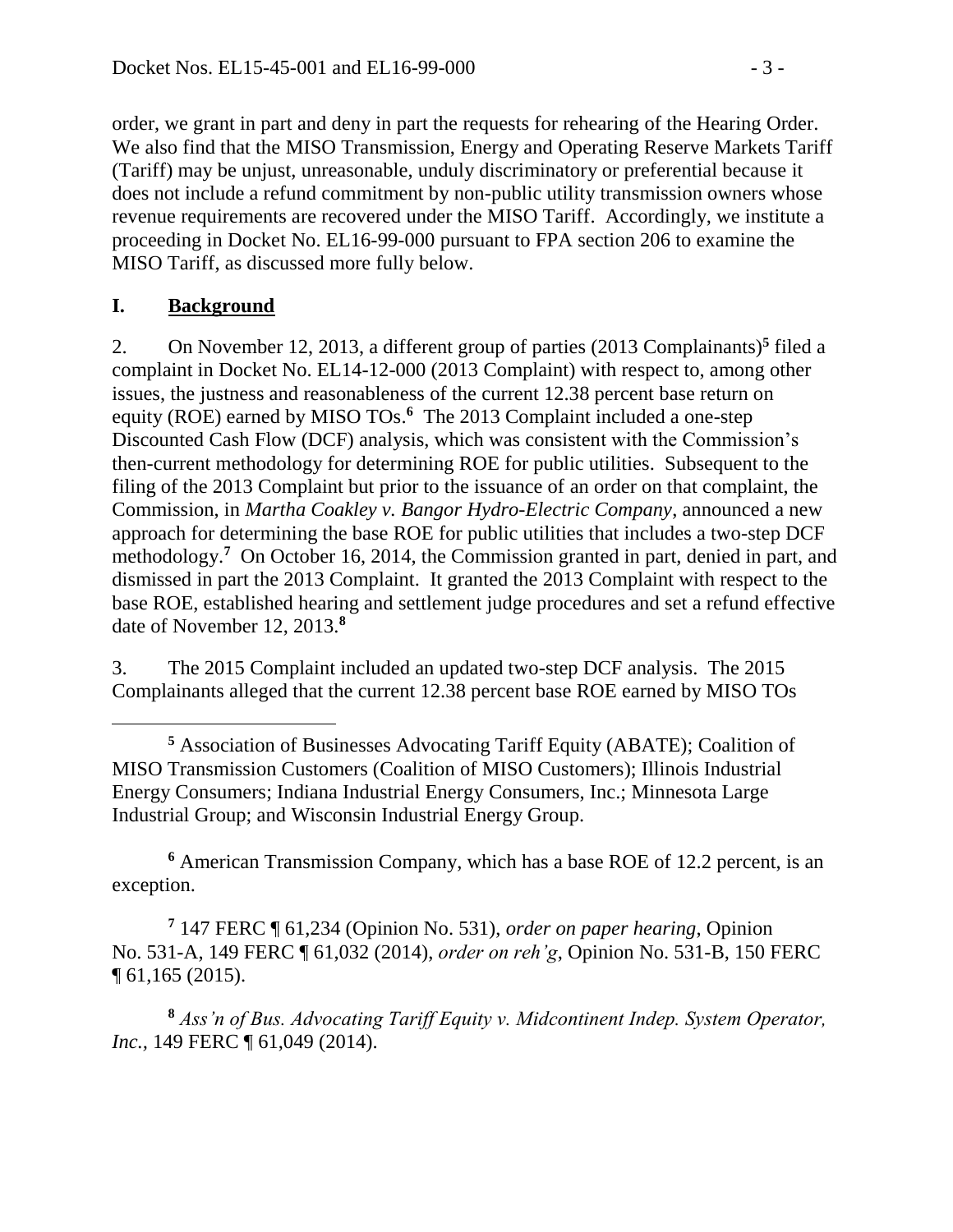through the Tariff is unjust and unreasonable and that the ROE should not exceed 8.67 percent. On June 18, 2015, the Commission established hearing procedures and set a refund effective date of February 12, 2015.

4. In its answer to the 2015 Complaint, Xcel Energy Services, Inc. (Xcel) argued that, if the Commission does not dismiss the 2015 Complaint, it should require the two non-jurisdictional transmission owners, Arkansas Electric Cooperative (Arkansas Electric) and Hoosier Cooperative (Hoosier) who joined in the 2015 Complaint to provide a voluntary commitment to provide refunds based on any change in their ROEs. In addition, Xcel requested that the Commission institute a proceeding under FPA section 206 into the base ROE collected by non-jurisdictional MISO TOs. Xcel requested that the Commission require MISO to make a compliance filing that either (1) includes voluntary refund commitments by all MISO non-jurisdictional TOs or (2) removes their revenue requirement from the MISO tariff. In the Hearing Order, the Commission found the issues of the base ROE of non-jurisdictional MISO TOs and their refund obligations are not before the Commission in this proceeding, because they were not raised in the 2015 Complaint. **9** Additionally, the Commission noted that, in the 2013 Complaint proceeding, the two non-jurisdictional transmission owners mentioned by Xcel – Arkansas Electric and Hoosier –voluntarily committed to change their ROEs consistent with the outcome of the proceeding as of the established refund effective date.**<sup>10</sup>**

5. MISO TOs argued that the Commission should deny the 2015 Complaint in its entirety because the base ROE is within the zone of reasonableness, and cannot, as a matter of law, be unjust and unreasonable. They also argued that, in *Bangor Hydro-Electric Company*, the Commission erred in finding that an ROE can still be unjust and unreasonable even if it falls within the zone of reasonableness.**<sup>11</sup>** The Commission disagreed with this argument, stating it had previously rejected the contention that every ROE within the zone of reasonableness is just and reasonable. **12**

**<sup>9</sup>** Hearing Order, 151 FERC ¶ 61,219 at P 50.

**<sup>10</sup>** *Id.* (citing Arkansas Electric and Hoosier Answer at 3, 11-12).

**<sup>11</sup>** MISO TOs Mar. 11, 2015 Answer at 43 (citing *Bangor Hydro-Elec. Co.*, 122 FERC ¶ 61,038, at P 11 (2008) (*Bangor Hydro*)).

**<sup>12</sup>** Hearing Order, 151 FERC ¶ 61,219 at P 49 (citing both *Bangor Hydro* and Opinion No. 531, 147 FERC ¶ 61,234 at PP 51-55).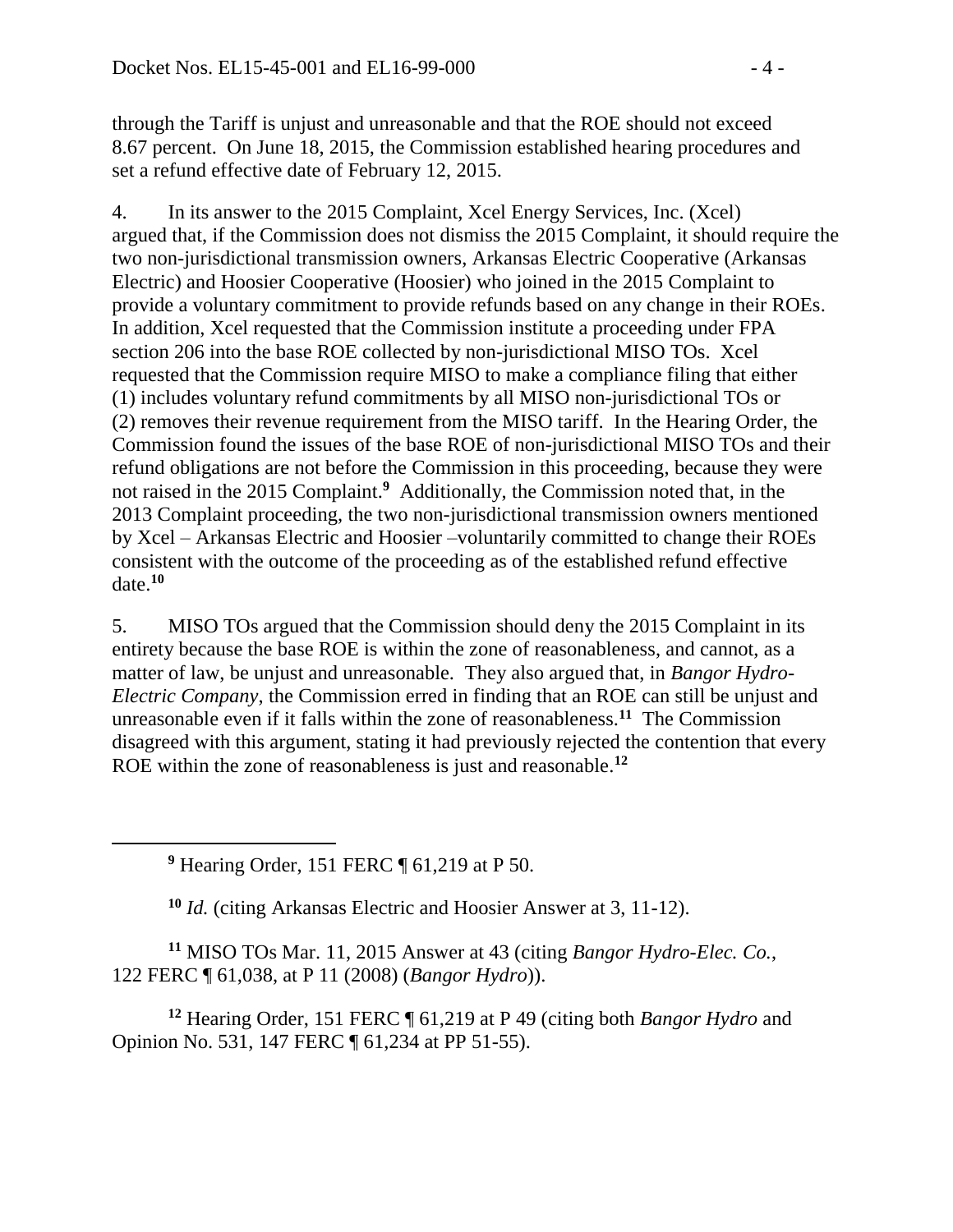6. MISO TOs and Xcel argued that the 2015 Complaint violates FPA section 206 because it seeks to extend the 15-month period established in the 2013 Complaint proceeding. MISO TOs argued that the 2015 Complaint does not include a new analysis from that provided by the 2013 Complaint.**<sup>13</sup>** The Commission disagreed, asserting that it has allowed successive complaints that present new analysis and concluded that Complainants' two-step DCF analysis using new, more current data constituted new evidence. **14** Consequently, the Commission concluded that the fact that 2015 Complainants have the mere opportunity to challenge the base ROE in the 2013 Complaint proceeding is irrelevant.

7. On June 30, 2016, the Administrative Law Judge issued an initial decision in this proceeding.**<sup>15</sup>**

### **II. Discussion**

### **A. Procedural Matters**

8. Timely requests for rehearing were filed by MISO TOs and Xcel.

## **B. Substantive Matters**

# **1. ROE Within the Zone of Reasonableness**

## **a. Rehearing Request**

9. MISO TOs contend that the Commission should have denied the 2015 Complaint because their existing ROE remains within the zone of reasonableness. They argue that

**<sup>13</sup>** Xcel Answer at 9, 11-12.

**<sup>14</sup>** Hearing Order, 151 FERC ¶ 61,219 at P 49 (citing *Consumer Advocate Div. of the Pub. Serv. Of West Virginia v. Allegheny Generating Co.*, 67 FERC ¶ 61,288, at 62,000 (1994) (*Consumer Advocate I)*; *Southern Co. Servs., Inc.*, 68 FERC ¶ 61,231 (1994) (*Southern Co. I)*, *order on reh'g*, 83 FERC ¶ 61,079 (1998); *see also San Diego Gas & Electric Co. v. Pub. Serv. Co. of New Mexico,* 85 FERC ¶ 61,414 (1998) (*San Diego Gas & Elec.)*, *reh'g denied*, 86 FERC ¶ 61,253 (1999), *reh'g denied*, 95 FERC ¶ 61,073 (2001). But *see EPIC Merchant Energy NJ/PA, L.P. v. PJM Interconnection, L.L.C.*, 131 FERC ¶ 61,130 (2010) (*EPIC I)*, *reh'g denied*, 136 FERC ¶ 61,041 (2011) (rejecting the "pancaked" complaint, by distinguishing it from the complaints in *Consumer Advocate I, Southern Co. II,* and *San Diego Gas & Elec.*).

**<sup>15</sup>** *Ark. Elec. Coop. Corp. v. ALLETE, Inc.*, 155 FERC ¶ 63,030 (2016).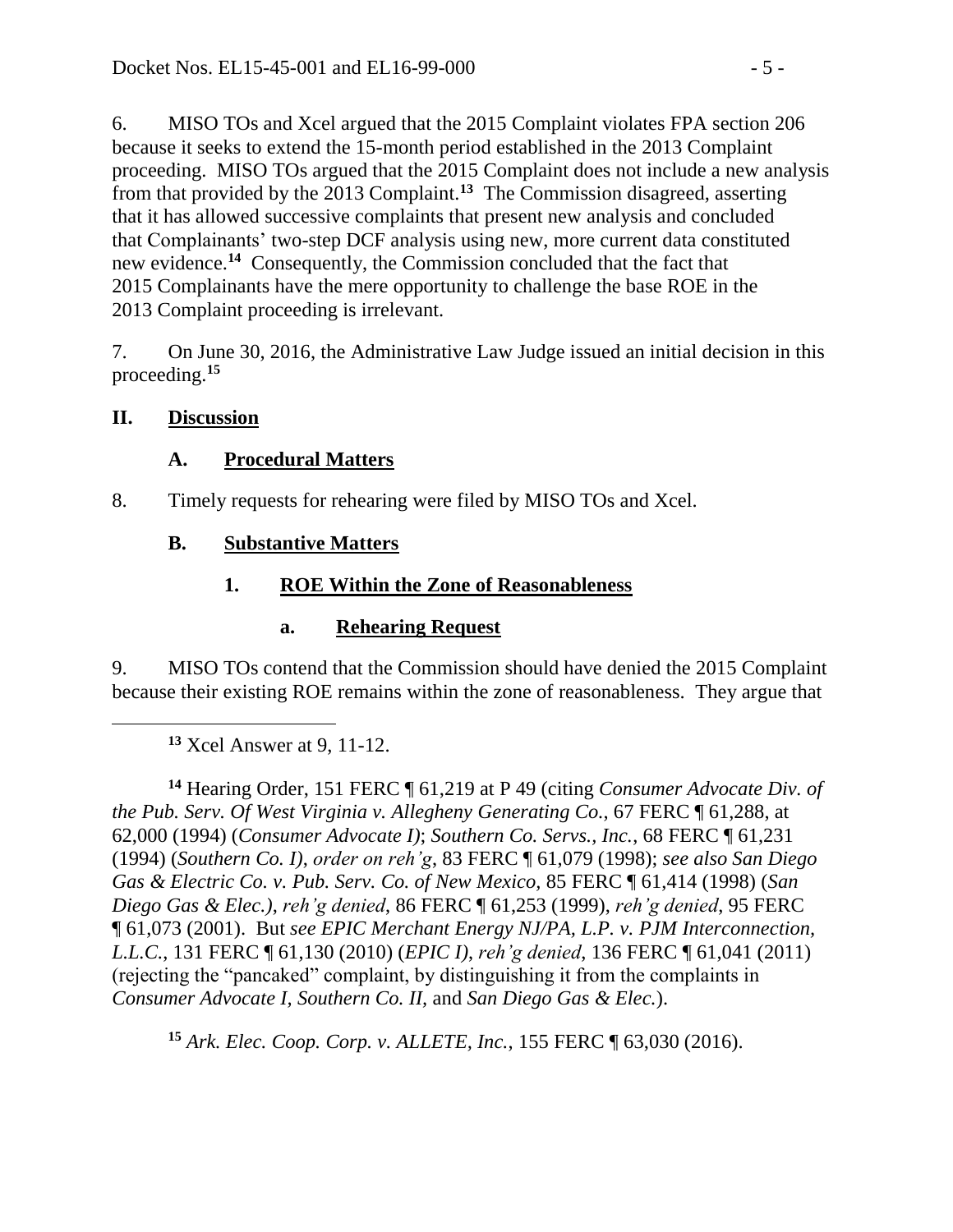the D.C. Circuit has stated that a court "may only set aside a rate that is outside a zone of reasonableness," which, according to MISO TOs, suggests that any point within this zone should be considered just and reasonable to withstand an FPA section 206 challenge.**<sup>16</sup>** MISO TOs further state that the Commission claims "broad discretion to establish returns on equity anywhere within the zone of reasonableness" and that such flexibility "could not exist" unless all points within this zone satisfy the statutory standard.**<sup>17</sup>** They further state that the Commission recently reaffirmed this point in *Southern California Edison Company.***<sup>18</sup>**

10. For this reason, MISO TOs ask the Commission to deny the 2015 Complaint and disregard its decision in *Bangor Hydro-Electric Co.*, where the Commission held that an ROE within the zone of reasonableness can still be unjust and unreasonable. **<sup>19</sup>** MISO TOS contend that decision was not subject to judicial review and is inconsistent with prior Commission and court decisions. Furthermore, MISO TOs consider this precedent inapplicable in the FPA section 206 context because the time for setting a rate at a point in the applicable zone of reasonableness is not until and unless the Commission first finds the challenged rate unjust and unreasonable. MISO TOs contend that, in an FPA section 206 context, "the zone of reasonableness is determinative" in finding the rate unjust and unreasonable.**<sup>20</sup>**

11. MISO TOs concede that Opinion No. 531 conflicts with their position. Still, they take issue with the Commission's citation of *Southern California Edison Co. v. FERC* to "bolster its decision," arguing that, reliance on this decision is unpersuasive because "of the very nature of the difference between section 205 and 206."**<sup>21</sup>** To support this

**<sup>16</sup>** MISO TOs Rehearing Request at 7 (citing *Montana-Dakota Utils. Co*., 341 U.S. 246, 251 (1951) (*Montana-Dakota*) and *Pac. Gas & Elec. Co. v. FERC*, 306 F.3d 1112, 1116 (D.C. Cir. 2002) (*PG&E*)).

**<sup>17</sup>** *Id.* at 8 (citing *Promoting Transmission Investment through Pricing Reform*, Order No. 679-A, at P 67, FERC Stats. & Regs. ¶ 31,236, at P 67 (2007) (Order No. 679-A), *order on reh'g*, 119 FERC ¶ 61,062 (2007)).

**<sup>18</sup>** *Id.* at 7 (citing *S. Cal. Edison Co.*, 139 FERC ¶ 61,042, at PP 47, 65 (2012) (*SoCal Edison*)).

**<sup>19</sup>** *Id.* at 7-9 (citing *Bangor Hydro*, 122 FERC ¶ 61,038 at PP 10-11).

**<sup>20</sup>** *Id.* at 10.

**<sup>21</sup>** *Id.* at 10-11 (citing *S. Cal. Edison Co. v. FERC*, 717 F.3d 177 (D. C. Cir. 2013)).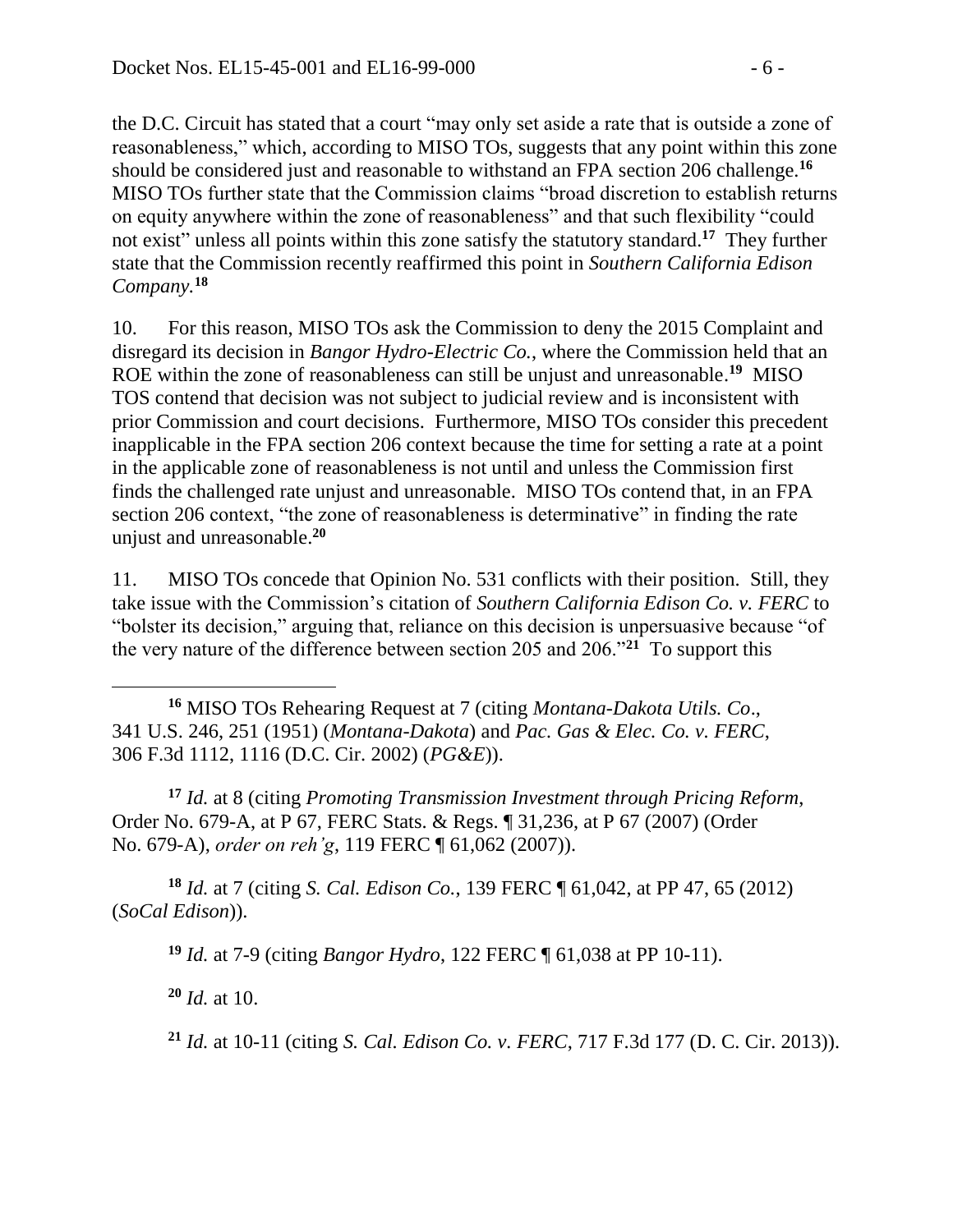contention, MISO TOs argue that in an FPA section 206 proceeding, the Commission cannot reach the question of establishing an ROE until the existing ROE is found unjust and unreasonable, which it cannot do if the existing rate remains within the applicable zone of reasonableness.

### **b. Commission Determination**

12. We deny MISO TOs' request for rehearing with respect to the issue of whether a public utility's ROE may be found unjust and unreasonable under FPA section 206, even though it remains within the zone of reasonableness. We continue to find, consistent with *Bangor Hydro* and Opinion No. 531, that an ROE may be both within the DCF zone of reasonableness and be unjust and unreasonable.

13. We disagree with MISO TOs' assertion that, in determining whether an existing ROE is unjust and unreasonable under FPA section 206, the Commission must treat "all points within the zone of reasonableness" as satisfying the just and reasonable standard. MISO TOs rely on precedent setting forth the general ratemaking principle under the FPA that there can be more than one just and reasonable rate. For example, MISO TOs point out that the Supreme Court has stated, "Statutory reasonableness is an abstract quality represented by an area rather than a pinpoint. It allows a substantial spread between what is unreasonable because too low and what is unreasonable because too high."<sup>22</sup> MISO TOs equate references to a "an area" of "statutory reasonableness" or to a "zone of reasonableness" in these cases to the "zone of reasonableness" produced by the DCF analysis we use to determine the ROE to include in a public utility's cost of service. On that basis, MISO TOs contend that the Commission must show that their existing ROE is outside the DCF zone of reasonableness in order to satisfy its FPA section 206 burden to show that their ROE is unjust and unreasonable.

14. However, as explained in Opinion No. 531-B,**<sup>23</sup>** when the Commission determines the ROE component of a public utility's cost of service pursuant to a DCF analysis, the term "zone of reasonableness" has a particular, more technical meaning that differs from

**<sup>23</sup>** 150 FERC ¶ 61,165 at PP 22-25.

 $\overline{a}$ 

**<sup>22</sup>** *Montana-Dakota*, 341 U.S. at 251. MISO TOs also cite the D.C. Circuit's statement in *PG&E*, 306 F.3d at 1116, that a "court may only set aside a rate that is outside a zone of reasonableness, bounded on one end by investor interest and the other by the public interest against excessive rates," and the Commission's statement in *San Diego Gas & Elec. Co.,* 97 FERC ¶ 61,275, at 62,218 (2001), that "whether prices are just and reasonable depends on whether those prices fall with a 'zone of reasonableness.'"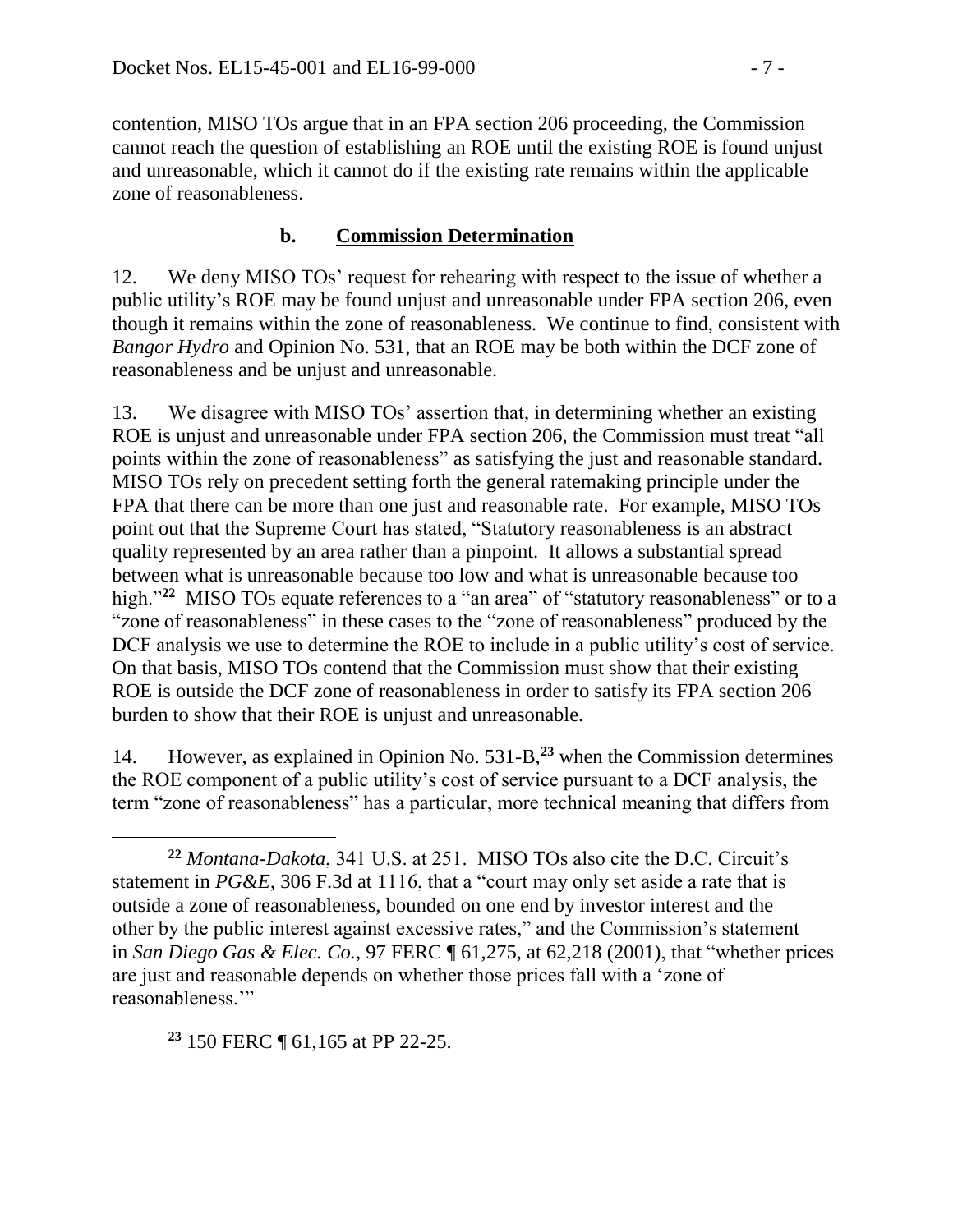its meaning when used in general descriptions of what constitutes a just and reasonable rate charged by a public utility for jurisdictional service, such as in *Montana-Dakota*, *PG&E*, **<sup>24</sup>** and *San Diego Elec*. The Commission uses a three-step process to determine the just and reasonable ROE component of the cost of service of a public utility or a group of public utilities. First, the Commission establishes a proxy group of companies of comparable risk. Second, the Commission performs a DCF analysis of each member of the proxy group in order to determine a "zone of reasonableness," within which to set a just and reasonable ROE. That DCF zone of reasonableness is the range from the lowest proxy member ROE to the highest proxy member ROE. Finally, the Commission establishes a just and reasonable ROE at a single point within the DCF zone of reasonableness.

15. Thus, in the context of determining an ROE, the establishment of the DCF zone of reasonableness is simply one step in the process of determining a just and reasonable ROE for inclusion in the cost of service of the subject public utility or utilities. Typically, the DCF zone of reasonableness is relatively broad. For example, in Opinion No. 531, the DCF zone of reasonableness was from 7.03 percent to 11.74 percent, or nearly 500 basis points. As the Commission held in Opinion No. 531-B, not every ROE within such a relatively broad DCF "zone of reasonableness" is a just and reasonable ROE for the particular public utility or utilities at issue.

16. This conclusion is supported by the decision of the D.C. Circuit in *Southern California Edison Co*. *v. FERC.* **25** In that case, the utility filed to modify its rates under FPA section 205. The court stated that section 205 required the Commission to approve the utility's rate proposal "as long as the new rates are just and reasonable."**<sup>26</sup>** Nevertheless, the court also held that the Commission had authority to require the utility's ROE to be set at the median of the zone of reasonableness, even though the midpoint of the zone, proposed by the utility, was also within the DCF zone of reasonableness. In short, the court recognized that the Commission need not treat every ROE within the zone of reasonableness as a just and reasonable ROE. If the Commission were required to find any and every ROE within the zone of reasonableness to be just and reasonable, the requirement that the Commission approve any section 205 rate proposal

**<sup>26</sup>** *Id*. at 181.

 $\overline{a}$ 

**<sup>24</sup>** *PG&E* is distinguishable on the further ground that the passage cited by MISO TOs relates entirely to the level of deference that the court applies to a rate determination made by the Commission because "of the highly technical and policy-based nature of rate design." *PG&E*, 306 F.3d at 1116.

**<sup>25</sup>** *S. Cal. Edison Co. v. FERC*, 717 F.3d 177, 181-82.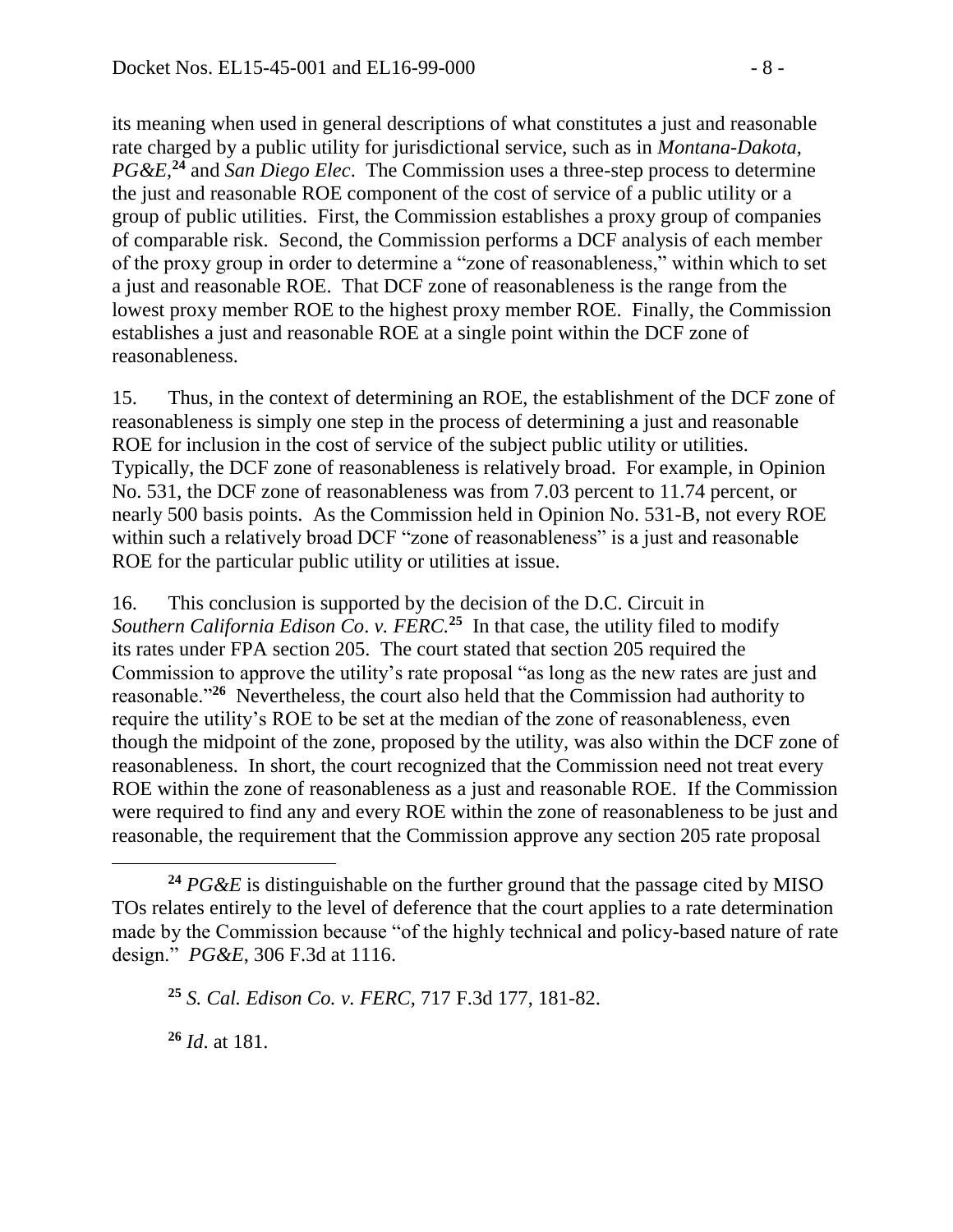"as long as the new rates are just and reasonable"**<sup>27</sup>** would require the Commission to accept any ROE proposed by a utility in a section 205 rate case, as long as that ROE did not exceed the top of the range of reasonableness. However, the FPA has never been understood to require such a result, which would be contrary to the consumer protection purpose of the FPA.

17. MISO TOs argue that *SoCal Edison* is distinguishable because of the "very nature of the difference between [FPA] section 205 and section 206" and that the Commission cannot reach the question of establishing a just and reasonable ROE under the second prong of FPA section 206 unless and until it finds the existing rate unjust and unreasonable under the first prong of FPA section 206. **28** MISO TOs thus contend that, while the Commission can find that a utility's proposed ROE is not just and reasonable in a FPA section 205 case, even though it is within the zone of reasonableness, the Commission cannot find that same ROE to be unjust and unreasonable in a FPA section 206 case.

18. In making these arguments, MISO TOs confuse the differences in who bears the burden of persuasion as between FPA sections 205 and 206 with the substantive "just and reasonable" standard contained in both those sections. The two sections differ as to who bears the burden of persuasion, because under FPA section 206 the Commission or complainant must show that the utility's existing rate is unjust and unreasonable and the Commission must show that its replacement rate is just and reasonable, whereas under FPA section 205 the utility need only show that its proposed rate is just and reasonable. However, as the Supreme Court has stated, sections 205 and 206 are "parts of a single statutory scheme under which . . . all rates are subject to being modified by the Commission upon a finding that they are unlawful."**<sup>29</sup>** While the party bearing the burden of persuasion is different under FPA section 205 and FPA section 206, "the scope and purpose of the Commission's review remains the same – to determine whether the rate fixed by the [utility] is lawful."**<sup>30</sup>** The effect of the MISO TOs' argument, if that

**<sup>27</sup>** *Wis. Pub. Power, Inc. v. FERC*, 493 F.3d 239, 254 (D.C. Cir. 2007).

**<sup>28</sup>** MISO TOs Request at 11.

**<sup>29</sup>** *United Gas Pipe Line Co. v. Mobile Gas Serv. Co.*, 350 U.S. 332, 341 (1956). While this case involved the Natural Gas Act, the Supreme Court held in a companion case that the provisions of the FPA relevant to this question are substantially identical to the equivalent sections under the Natural Gas Act. *FPC v. Sierra Pacific Power Co.*, 350 U.S. 348, 353 (1956).

**<sup>30</sup>** *United Gas Pipe Line Co. v. Mobile Gas Serv. Co.*, 350 U.S. at 341.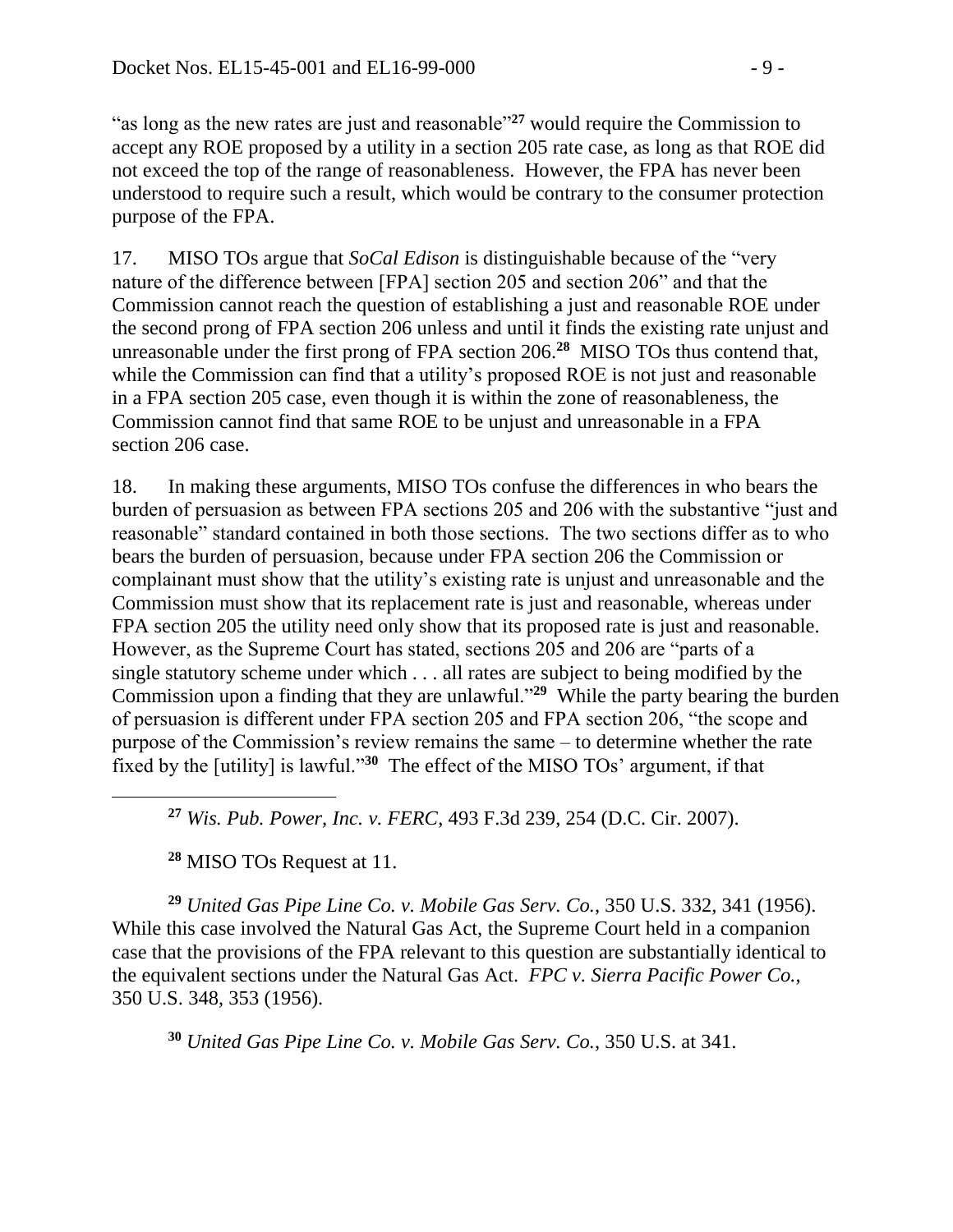argument were to be accepted, would turn the statute on its head. FPA section 206 would no longer be a tool to challenge an ROE that was no longer reasonable, but rather would serve to insulate that ROE from challenge as long as it fell somewhere—anywhere within the zone of reasonableness produced by a DCF analysis. Under that reading, a statute that was intended to protect ratepayers from exploitation,**<sup>31</sup>** would instead protect and preserve just such exploitation.

19. The Commission has long required the use of a DCF methodology to determine a zone of reasonableness, with the lawful just and reasonable ROE set at a single numerical point within that range based on the circumstances and record of that case.**<sup>32</sup>** Therefore, when the Commission finds a utility's base ROE to be just and reasonable in a particular case, it finds *only* that single point to be just and reasonable given the facts and circumstances of that case.**<sup>33</sup>** It does *not* find any other base ROE within the DCF zone of reasonableness, either above or below the approved ROE, to be a just and reasonable base ROE for that utility or group of utilities. Thus, the DCF zone of reasonableness does not establish a continuum of just and reasonable base ROEs, any one of which the utility would equally be free to charge to ratepayers; rather, only the single point approved by the Commission within the DCF zone of reasonableness is the just and reasonable base ROE.<sup>34</sup> It follows that showing the existing base ROE established in the prior case is unjust and unreasonable merely requires showing that the Commission's ROE methodology now produces a numerical value below the numerical value of the existing ROE. Contrary to MISO TOs' assertion, the fact that both of the burdens of proof under FPA section 206 can be satisfied using a single ROE analysis—one that generates an ROE that both is below the existing ROE (thus demonstrating that the existing ROE is excessive) and that also is a just and reasonable ROE (thus demonstrating what numerical point the new ROE should be)—does not alter those two burdens. In short, the statute does not require that the Commission treat all ROEs within the DCF zone of

**<sup>31</sup>** *See, e.g.*, *Pub. Sys. v. FERC*, 606 F.2d at 979 n.27.

**<sup>32</sup>** *See, e.g.*, *Williston Basin Interstate Pipeline Co. v. FERC*, 165 F.3d 54, 57 (D.C. Cir. 1999).

**<sup>33</sup>** *Cf. Montana-Dakota*, 341 U.S. at 251 (explaining that while statutory reasonableness is an abstract concept represented by an area rather than a pinpoint the Commission must translate that concept into a concrete rate, and it is the rate—not the abstract concept—that governs the rights of the buyer and seller).

**<sup>34</sup>** As discussed below in P 23, the addition of an incentive adder for a project can justify a higher overall just and reasonable ROE (i.e., the base ROE plus the incentive adder) for that project.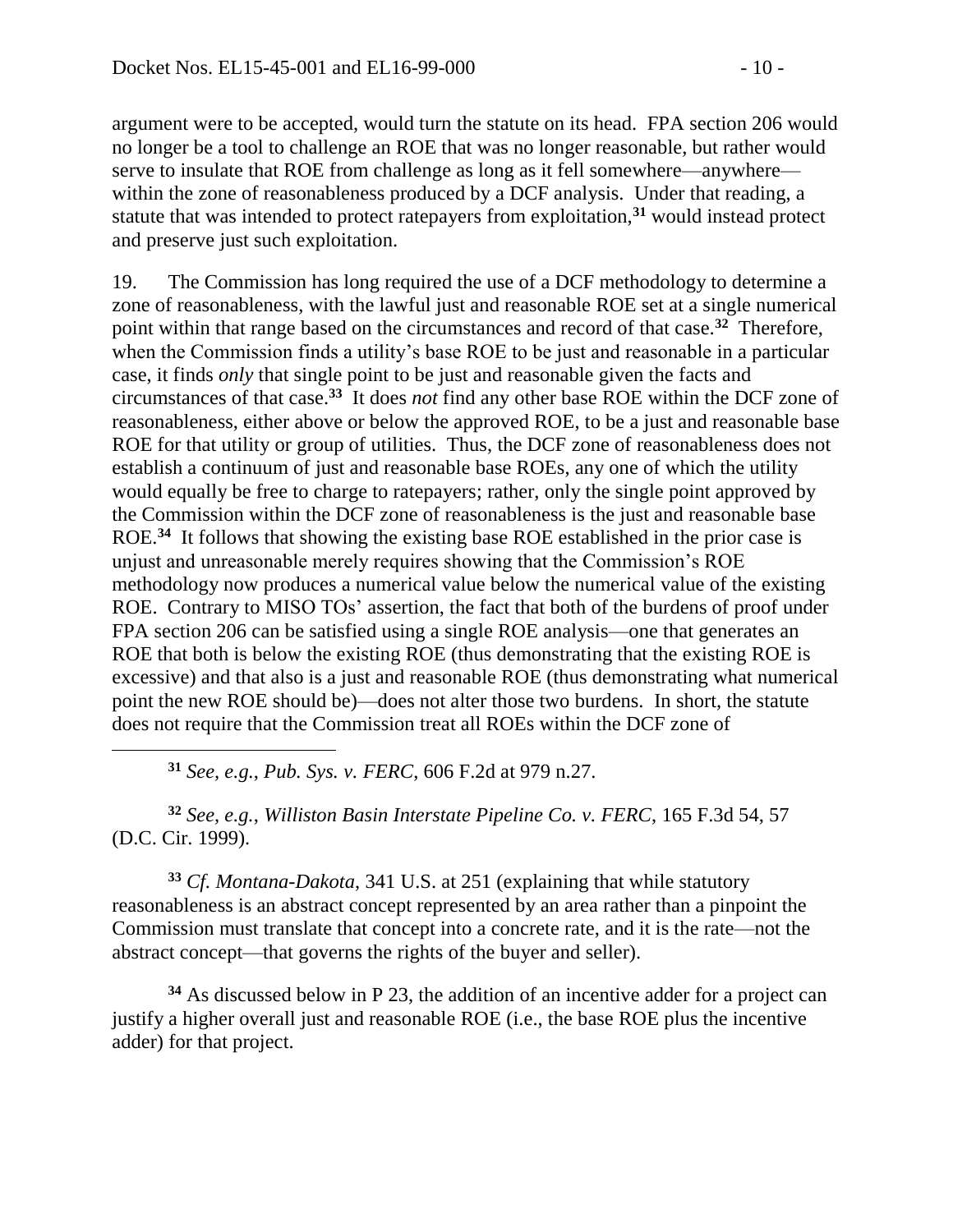reasonableness as just and reasonable. Rather, the statute requires that, under section 206, before we may change an ROE we must find it unjust and unreasonable.

20. For the reasons discussed above, we further disagree with MISO TOs' assertion that *Bangor Hydro* conflicts with court and Commission precedent. In that decision, the Commission stated that "assuming that every rate within the zone of reasonableness is equally just and reasonable . . . would leave no room for the Commission to exercise its judgment in determining the just and reasonable rate."**<sup>35</sup>** The Commission went on to explain that the term, zone of reasonableness, "must be understood as a shorthand way of expressing the concept that ratemaking is not an exact science and that the Commission 'must be free, within the limitations imposed by pertinent constitutional and statutory commands, to devise methods of regulation capable of equitably reconciling diverse and conflicting interests.'"**<sup>36</sup>** As described above, Opinion Nos. 531 and 531-B reaffirmed and further explained our holdings in *Bangor Hydro* and we do not depart from them here.

21. As MISO TOs state, in the context of incentive ROE adders authorized for projects pursuant to Order No. 679, **<sup>37</sup>** the Commission has capped the overall ROE for a particular project (i.e., the sum of the utility's base ROE and the incentive ROE adder for that project) at the top of the DCF zone of reasonableness.**<sup>38</sup>** However, it does not follow from this fact that all ROEs within the DCF zone of reasonableness must be treated as just and reasonable for purposes of the first prong of FPA section 206. The Commission awards an incentive adder based on a separate, independent showing that a particular project is of a type that qualifies for such an adder, and—as directed by Congress—the Commission allows the adder to be added to the base ROE and charged to ratepayers so long as the sum of the adder and base ROE for that project is just and reasonable under

 **<sup>35</sup>** *Bangor Hydro*, 122 FERC ¶ 61,038, at P 14 (2008) (citing *Permian Basin Area Rate Cases*, 390 U.S. 747, 797 ((1968)).

**<sup>36</sup>** *Id.* (citing *Permian Basin Area Rate Cases*, 390 U.S. at 797).

**<sup>37</sup>** *Promoting Transmission Investment through Pricing Reform*, Order No. 679, FERC Stats. & Regs. ¶ 31,222 (2006).

**<sup>38</sup>** *See, e.g.*, *Northeast Utils. Serv. Co.*, 124 FERC ¶ 61,044, at P 71 (2008); *Central Maine Power Co.*, 125 FERC ¶ 61,079, at P 74 (2008); *Desert Southwest Power, LLC*, 135 FERC ¶ 61,143, at P 96 (2011). The Commission uses the DCF zone of reasonableness in the same manner to ensure that the sum of a utility's base ROE plus an incentive adder for joining an RTO is just and reasonable.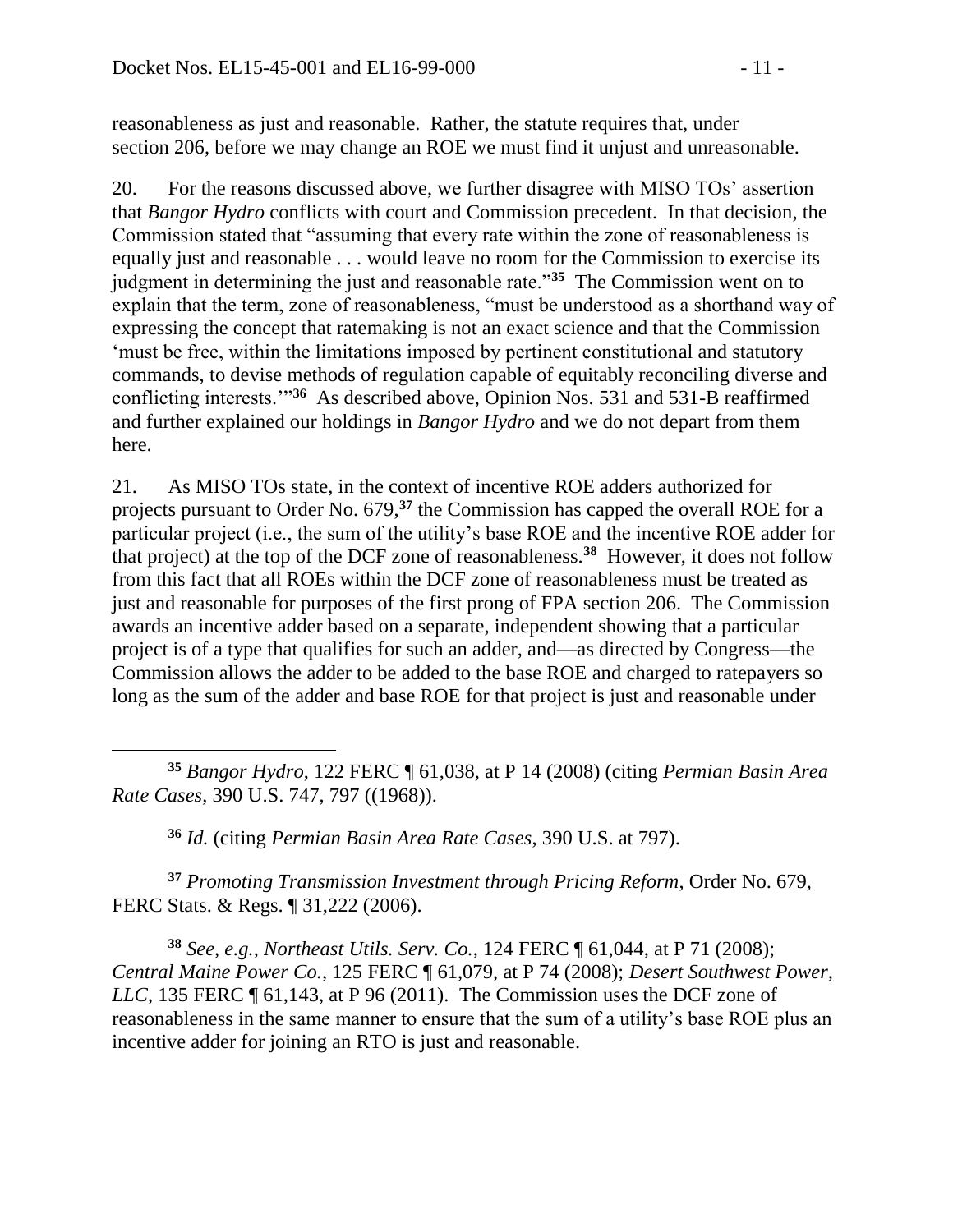FPA section 205.**<sup>39</sup>** The Commission makes that determination by looking at whether the utility's base ROE plus the incentive ROE adder(s) for that project remain within the zone of reasonableness. That is, the Commission looks to whether the sum of the base ROE and the adder(s) for that project falls within the DCF-determined zone of reasonableness, or instead falls outside the zone of reasonableness, for that project. This use of the DCF-determined zone of reasonableness to place an outer limit on the overall ROE that a utility may earn on a particular project does not in any way suggest that any base ROE up to the top of the DCF-determined zone of reasonableness must be treated as just and reasonable for purposes of FPA section 206. To the contrary, it is only the separate, independent finding that the project qualifies for an incentive adder that justifies increasing the overall ROE for that project to a point within the DCF-determined zone of reasonableness above the utility's base ROE.

22. Consistent with this discussion, MISO TOs' reliance upon the Commission's 2012 *SoCal Edison* order finding that a utility's overall ROEs, including incentive adders, to be just and reasonable misinterprets the basis of that decision. In that case, after a paper hearing, the Commission determined the base ROE for three of Southern California Edison Company's transmission projects. To do so, the Commission applied a DCF analysis to a national proxy group of companies with comparable risks, determined an ROE zone of reasonableness, and then established the base ROE at the median point within that zone. Then, the Commission updated the base ROE by adjusting for the change in average yields on ten-year Treasury bonds. Finally, the Commission added previously approved incentive adders for the projects and, only at that point, concluded that, "pursuant to Order No. 679," the ROEs determined for the transmission projects were consistent with FPA section 205 because the "overall ROEs are set within the zone of reasonableness."**<sup>40</sup>**

23. MISO TOs' analysis misapprehends this decision in several respects. First, a base ROE, such as the one discussed in *SoCal Edison* and the base ROE at issue here, does not include incentive ROE adders. Second, in *SoCal Edison*, the Commission only reached the question regarding the upper bound of the zone of reasonableness after calculating the base ROE. At that point, because the projects at issue qualified for ROE incentive adders, the Commission followed the policy laid out in Order No. 679. In that rulemaking, which implemented the congressional directives regarding transmission incentives laid out in FPA section 219, the Commission stated that it "will provide ROEs

**<sup>40</sup>** *S. Cal. Edison Co.*, 139 FERC ¶ 61,042, at P 47 (2012).

 $\overline{a}$ 

**<sup>39</sup>** *See* 16 U.S.C. § 824s(d) (2012) ("All rates approved under the rules adopted pursuant to [FPA section 219] . . . are subject to the requirements of sections [205 and 206] of this title that all rates . . . be just and reasonable.").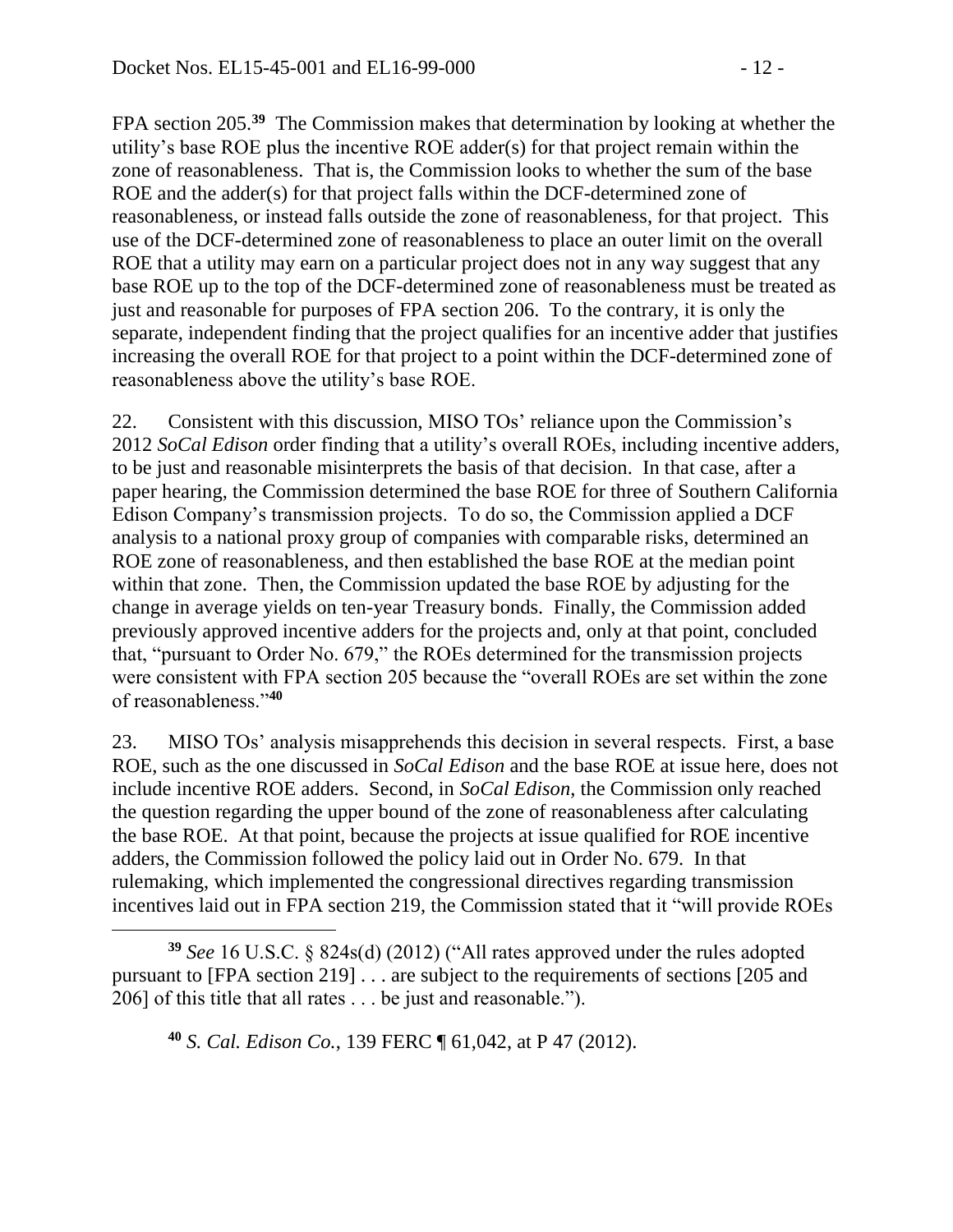at the upper end of the zone of reasonableness for transmission investments that meet the requirements of [FPA] section 219."**<sup>41</sup>** It was only the separate, independent finding that the projects qualified for an incentive adder that justified increasing the utility's overall ROE to a point within the DCF-determined zone of reasonableness above the utility's base ROE. Thus, MISO TOs' reliance on *SoCal Edison* is misplaced because that decision does not stand for the principle that any ROE that falls within the zone of reasonableness must be just and reasonable.

24. In any event, the 2015 Complainants provided evidence in the form of a DCF study that produced a zone of reasonableness of 5.81 percent to 11.40 percent,**<sup>42</sup>** that the existing 12.38 percent ROE received by MISO transmission owners falls *outside* of the zone of reasonableness. The Commission found such evidence substantive enough to merit examination through hearing procedures.

# **2. Successive Complaints**

### **a. Rehearing Requests**

25. MISO TOs argue that the Commission should grant rehearing and deny the relief requested by the 2015 Complainants because the effect of the 2015 Complaint is to stack successive complaints effectively extending the refund period in the 2013 Complaint proceeding beyond the statutory limit.**<sup>43</sup>** Likewise, Xcel argues that the Hearing Order is arbitrary and capricious and the Commission should grant rehearing and dismiss the 2015 Complaint.**<sup>44</sup>**

26. MISO TOs argue that FPA section 206 expressly restricts the Commission's refund authority by limiting the refund effective period to fifteen months from the establishment of a refund effective date. MISO TOs argue, however, that the Hearing Order effectively stacks successive complaints — namely, the 2013 Complaint and the 2015 Complaint — to extend the refund period for the same cause of action beyond the 15-month limit. Additionally, MISO TOs and Xcel note that FPA section 206 does not

 $\overline{a}$ **<sup>41</sup>** *Promoting Transmission Investment through Pricing Reform*, Order No. 679, FERC Stats. & Regs. ¶ 31,222, at P 93 (2006), *order on reh'g*, Order No. 679-A, FERC Stats. & Regs. ¶ 31,236, *order on reh'g*, 119 FERC ¶ 61,062 (2007) (Order No. 679).

**<sup>42</sup>** 2015 Complaint at 19.

**<sup>43</sup>** MISO TOs Rehearing Request at 12; Xcel Rehearing Request at 5.

**<sup>44</sup>** Xcel Rehearing Request at 9.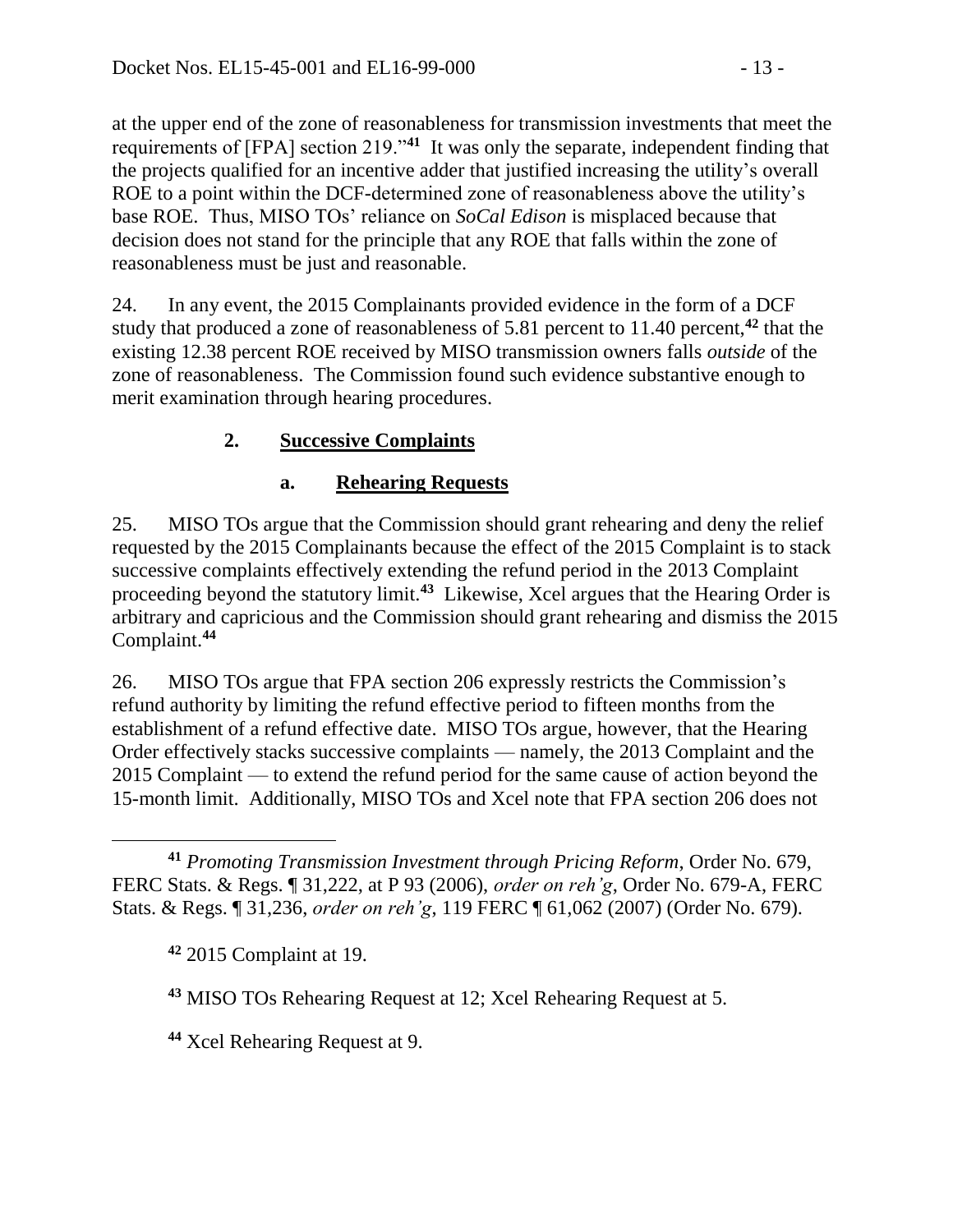contemplate a refund period extension and that the Commission has recognized that Congress intentionally limited refunds to a single 15-month period and has disallowed successive complaints when the sole purpose is to extend the statutorily limited refund period.**<sup>45</sup>**

27. MISO TOs and Xcel take issue with the Hearing Order's statement that "the Commission has previously allowed successive complaints when presented with a new analysis." **<sup>46</sup>** MISO TOs argue that this statement "belies the substantial similarity of the facts and analysis in the [2013 Complaint] and this one." **47** While Xcel acknowledges that, in the limited cases where the Commission has permitted a second complaint during the pendency of a first complaint, it contends that the second complaint must include new information or changed circumstances that could result in a different rate or if the record in the first complaint is closed. **48**

28. MISO TOs argue, however, that both complaints seek the same base ROE reduction of the same respondents and based on the same legal and regulatory standards. Similarly, Xcel contends that the hearing as to the 2013 Complaint "presents the same ROE and uses the same DCF analysis that the . . . [2015 Complainants] . . . attached to [the 2015 Complaint]."**<sup>49</sup>** Xcel also argues that that the two complaints' DCF analyses use the same proxy group, the same data from the same six month period ending January 2015, to reach the same conclusions regarding the upper and lower ends of the DCF range, and recommend the same ROE for MISO TOs.**<sup>50</sup>**

29. Furthermore, MISO TOs argue that not even the 2015 Complainants claim that the Compliant involves distinct facts or issues and, in fact, proposed that the Commission

**<sup>45</sup>** MISO TOs Rehearing Request at 13 (citing, *e.g., Allegheny Elec. Coop. v. Niagara Mohawk Power Corp.*, 58 FERC ¶ 61,096 (1992) (*Niagara Mohawk*)); Xcel Rehearing Request at 8 (citing *Niagara Mohawk*, 58 FERC ¶ 61,096 at 61,349).

**<sup>46</sup>** *Id.* at 13.

 $\overline{a}$ 

**<sup>47</sup>** *Id.* (citing Hearing Order, 151 FERC ¶ 61,219 at P 49).

**<sup>48</sup>** Xcel Rehearing Request at 6-7 (citing *Consumer Advocate I*, 67 FERC ¶ 61,288 (1994); *Southern Co. Servs., Inc.,* 83 FERC ¶ 61,079 (1998)).

**<sup>49</sup>** *Id.* at 7.

**<sup>50</sup>** *Id.*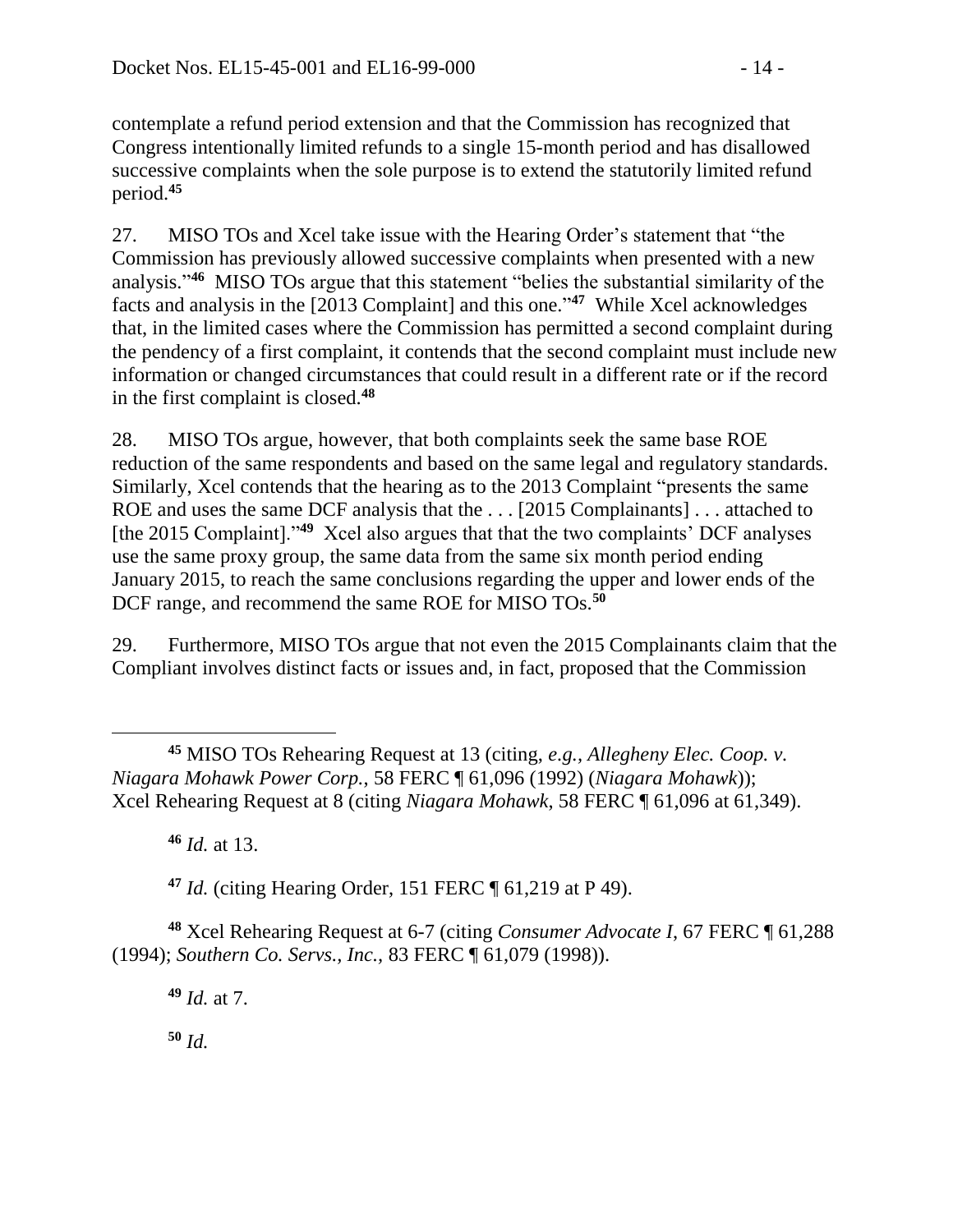consolidate the two proceedings.**<sup>51</sup>** MISO TOs argue that if the Commission condones this tactic, it will invite "a never ending succession of complaints and the Commission's sanctioning of an open-ended refund liability."**<sup>52</sup>**

## **b. Commission Determination**

30. With respect to the successive complaints, we deny MISO TOs' and Xcel's requests for rehearing. As discussed below, the Commission's treatment of the 2015 Complaint is consistent with both the FPA and long-standing Commission policy on ROE complaints.

31. FPA section 206 requires that "[w]henever the Commission institutes a proceeding under this section, the Commission shall establish a refund effective date. In the case of a proceeding instituted on complaint, the refund effective date shall not be earlier than the date of the filing of such complaint[.]"**<sup>53</sup>** FPA section 206 also provides that:

[a]t the conclusion of any proceeding under this section, the Commission may order refunds of any amounts paid, for the period subsequent to the refund effective date through a date fifteen months after such refund effective date, in excess of those which would have been paid under the just and reasonable rate . . . which the Commission orders to be thereafter observed and in force[.]**<sup>54</sup>**

32. As FPA section 206 makes clear, the Commission "*shall* establish a refund effective date" for each proceeding instituted on complaint,**<sup>55</sup>** and at the conclusion of such a proceeding "the Commission *may* order refunds" for up to fifteen months after the refund effective date established for that proceeding.**<sup>56</sup>** In the instant case, different groups of complainants have filed two separate complaints, based on different facts, thereby commencing two separate proceedings. The Commission set the two proceedings for hearing and, as required by FPA section 206, established a refund

**<sup>52</sup>** *Id.* at 14.

**<sup>53</sup>** 16 U.S.C. § 824e(b) (2012).

**<sup>54</sup>** *Id.*

 $\overline{a}$ 

**<sup>55</sup>** *Id.* (emphasis added).

**<sup>56</sup>** *Id.* (emphasis added).

**<sup>51</sup>** MISO TOs Rehearing Request at 13.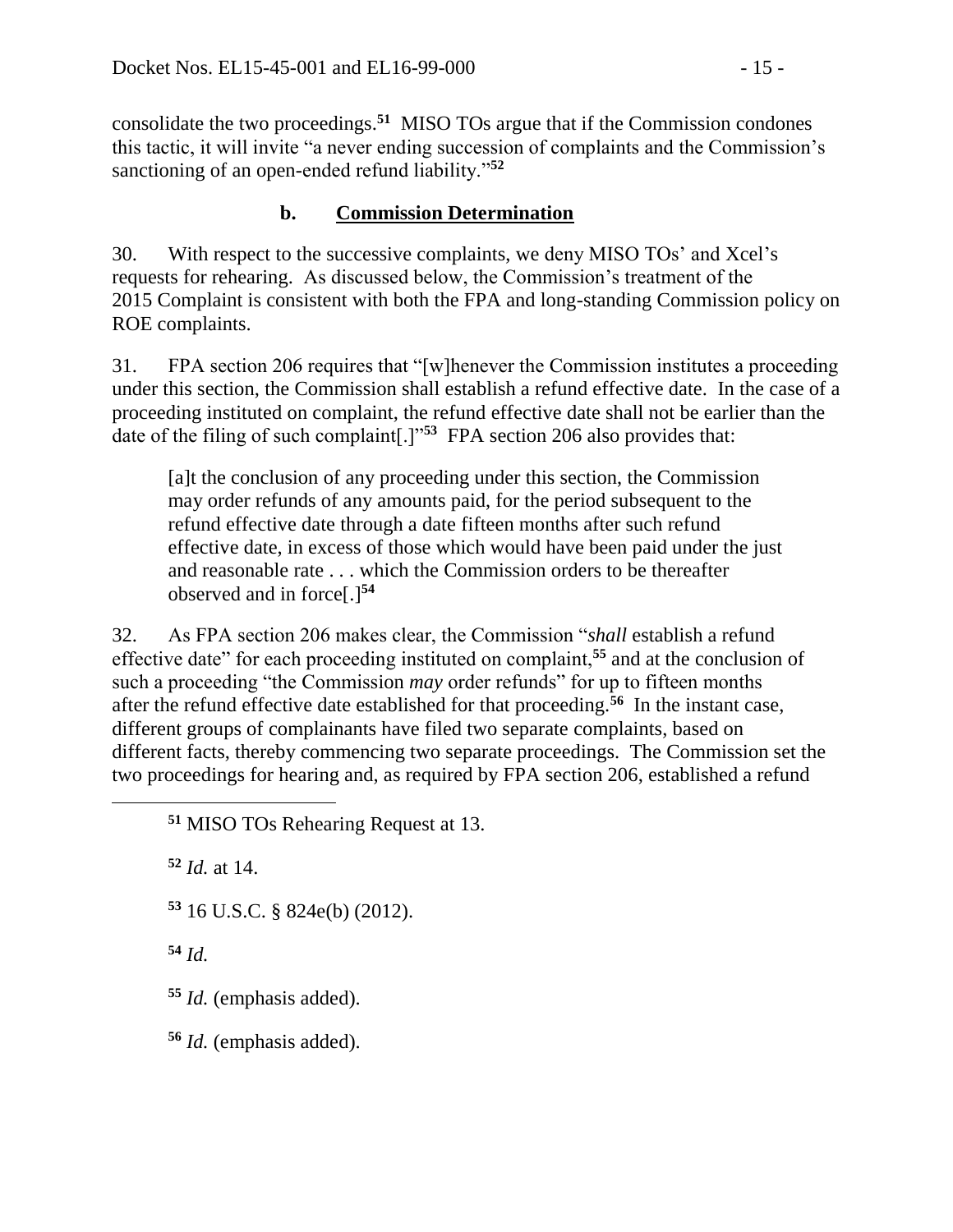effective date for each proceeding. Because the 15-month refund limitation in FPA section 206 is linked to the refund effective date *in each proceeding*, the 15-month refund limitation imposed by FPA section 206 separately applies to the 2013 Complaint proceeding and the instant Complaint proceeding.**<sup>57</sup>**

33. Congress granted the Commission its refund authority under FPA section 206 through the Regulatory Fairness Act.**<sup>58</sup>** The Commission has consistently interpreted the Regulatory Fairness Act—in the specific context of public utility ROE cases—to allow subsequent complaints in the circumstances of this case.**<sup>59</sup>** The Regulatory Fairness Act was "intended to add symmetry" between the Commission's treatment of section 205 rate-increase filings and section 206 complaints seeking rate decreases.**<sup>60</sup>** As the Commission has explained:

**<sup>57</sup>** *See id.*

**<sup>58</sup>** Regulatory Fairness Act, Pub. L. No. 100-473, § 2, 102 Stat. 2299 (1988).

**<sup>59</sup>** *Consumer Advocate I*, 67 FERC at 62,000, *order on reh'g*, 68 FERC ¶ 61,207 (1994) (*Consumer Advocate II*); *Southern Co. I*, 68 FERC ¶ 61,231, *order on reh'g*, 83 FERC ¶ 61,079; *see also San Diego Gas & Elec.,* 85 FERC ¶ 61,414, *reh'g denied*, 86 FERC ¶ 61,253, *reh'g denied*, 95 FERC ¶ 61,073. *But see EPIC Merchant,* 131 FERC ¶ 61,130 (2010), *reh'g denied*, 136 FERC ¶ 61,041 at PP 15-18 (rejecting the "pancaked" complaint, by distinguishing it from the complaints in *Consumer Advocate I, Southern Co. II,* and *San Diego Gas & Elec.*).

**<sup>60</sup>** *Consumer Advocate I*, 67 FERC at 62,000, *order on reh'g*, *Consumer Advocate II*, 68 FERC at 61,997 (citing 133 Cong. Rec. S10925 (daily ed. July 30, 1987) (statement of Sen. Chafee) ("[u]nder the current law, . . . section 205 and section 206 filings are not treated in the same manner, and this inequality serves to favor the wholesale supplier over the wholesale customers and their residential and commercial customers"); 134 Cong. Rec. H9030 (daily ed. Oct. 27, 1987) (statement of Rep. Bruce) (the Regulatory Fairness Act, in setting a "refund effective date for consumers . . . [uses] essentially the same system used to grant rate increases"); 134 Cong. Rec. H8095 (daily ed. Sept. 23, 1988) (statement of Rep. Gejdenson) ("[t]his legislation represents an attempt to make the current regulatory process more equitable, giving electric consumers the same protections and considerations that supplying utilities currently receive")); *see also E. Tenn. Natural Gas Co. v. FERC*, 863 F.2d 932, 945 n.21 (D.C. Cir. 1988) (characterizing the Regulatory Fairness Act as "designed to overcome the disincentive facing electric utilities to speed and settle § 206 cases").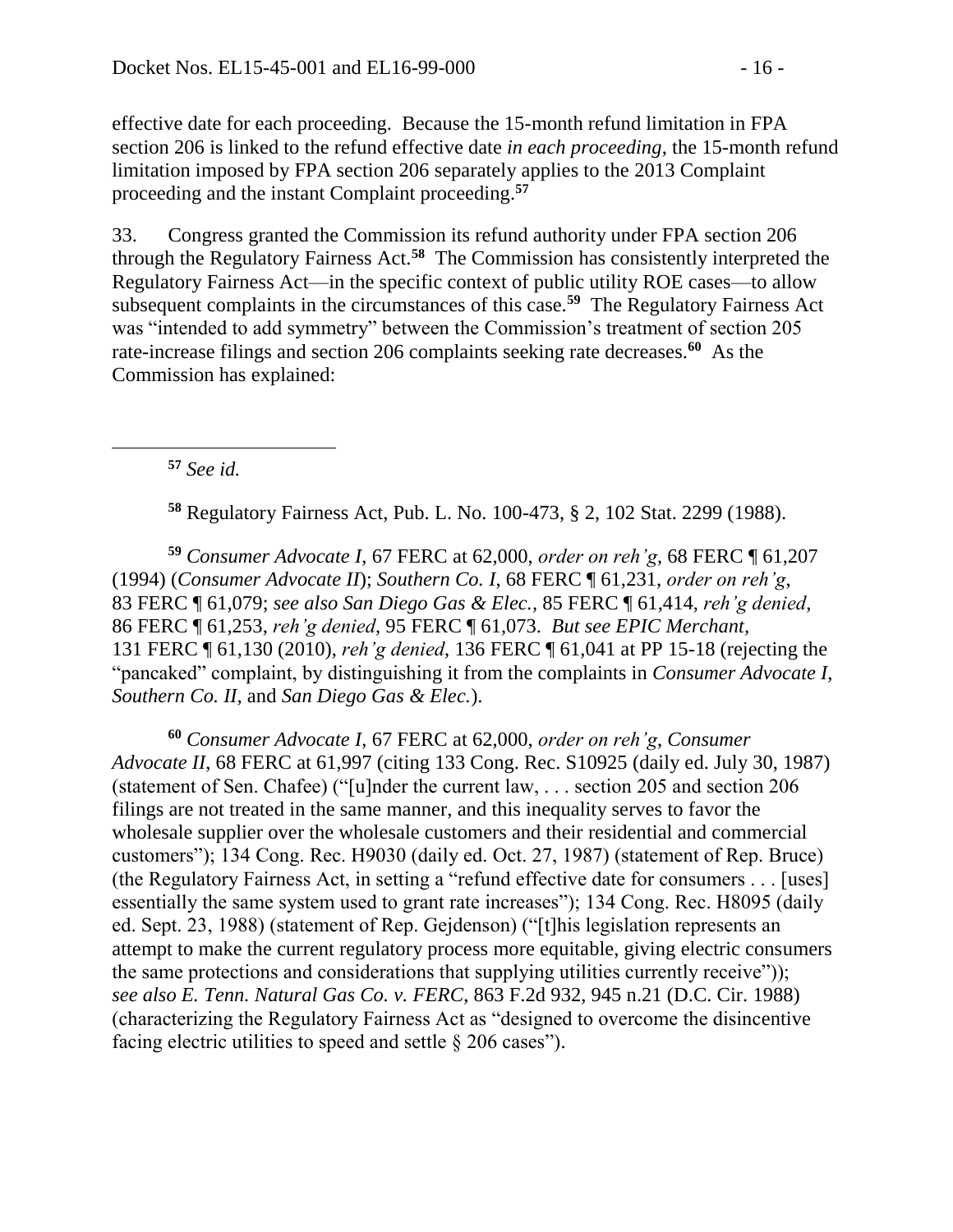[u]tilities are free to file for successively higher rate increases based on later common equity cost data without regard to the status of their prior requests, and a fair symmetry requires that complainants also be free to file complaints requesting further rate decreases based on later common equity cost data without regard to the status of their prior complaints.**<sup>61</sup>**

Accordingly, the Commission has allowed multiple complaints regarding the same ROE, where the subsequent complaints are based on "new, more current data," explaining that "[t]his is particularly critical given that what is at issue is return on equity[,]" which, "in contrast to other cost of service issues . . . can be particularly volatile."**<sup>62</sup>** The Commission has also explained that, in such cases, it is not "instituting a duplicative proceeding intended solely to expand the amount of refund protection beyond 15 months, but rather [is] initiating an entirely new proceeding, based on an entirely separate factual record, that may or may not reach the same conclusions as those reached in the earlier ROE proceeding."**<sup>63</sup>**

34. In the instant proceedings, the DCF analysis set forth in the 2015 Complaint was based on financial data from a different time period, and produced a different proxy group, than the DCF analysis set forth in the 2013 Complaint. The DCF analysis set forth in the 2013 Complaint was based on financial data from a 6-month period ending October 2013 and produced a proxy group of 20 companies, with a range of returns between 7.97 percent and 10.33 percent.**<sup>64</sup>** By comparison, the DCF analysis in the 2015 Complaint was based on financial data from a 6-month period ending January 2015 and produced a proxy group of 34 companies, with a range of returns between 5.81 percent and 11.40 percent.**<sup>65</sup>** The differences in the proxy groups produced by the two DCF analyses and the ROEs of the proxy group companies are the result of changes in, *inter alia*, the dividend yields and growth rates for each proxy group company.**<sup>66</sup>** The differences in those data constitute different factual circumstances. Thus, because the

**<sup>61</sup>** *Consumer Advocate I*, 67 FERC at 62,000.

**<sup>62</sup>** *Consumer Advocate II*, 68 FERC at 61,998; *see also Southern Co. II*, 83 FERC at 61,385-86.

**<sup>63</sup>** *Southern Co. II*, 83 FERC at 61,386.

**<sup>64</sup>** 2013 Complaint at Ex. MPG-10.

**<sup>65</sup>** Complaint at Ex. JCC-2.

 $\overline{a}$ 

**<sup>66</sup>** *Compare* 2013 Complaint at Ex. MPG-10 *with* Complaint at Ex. JCC-2.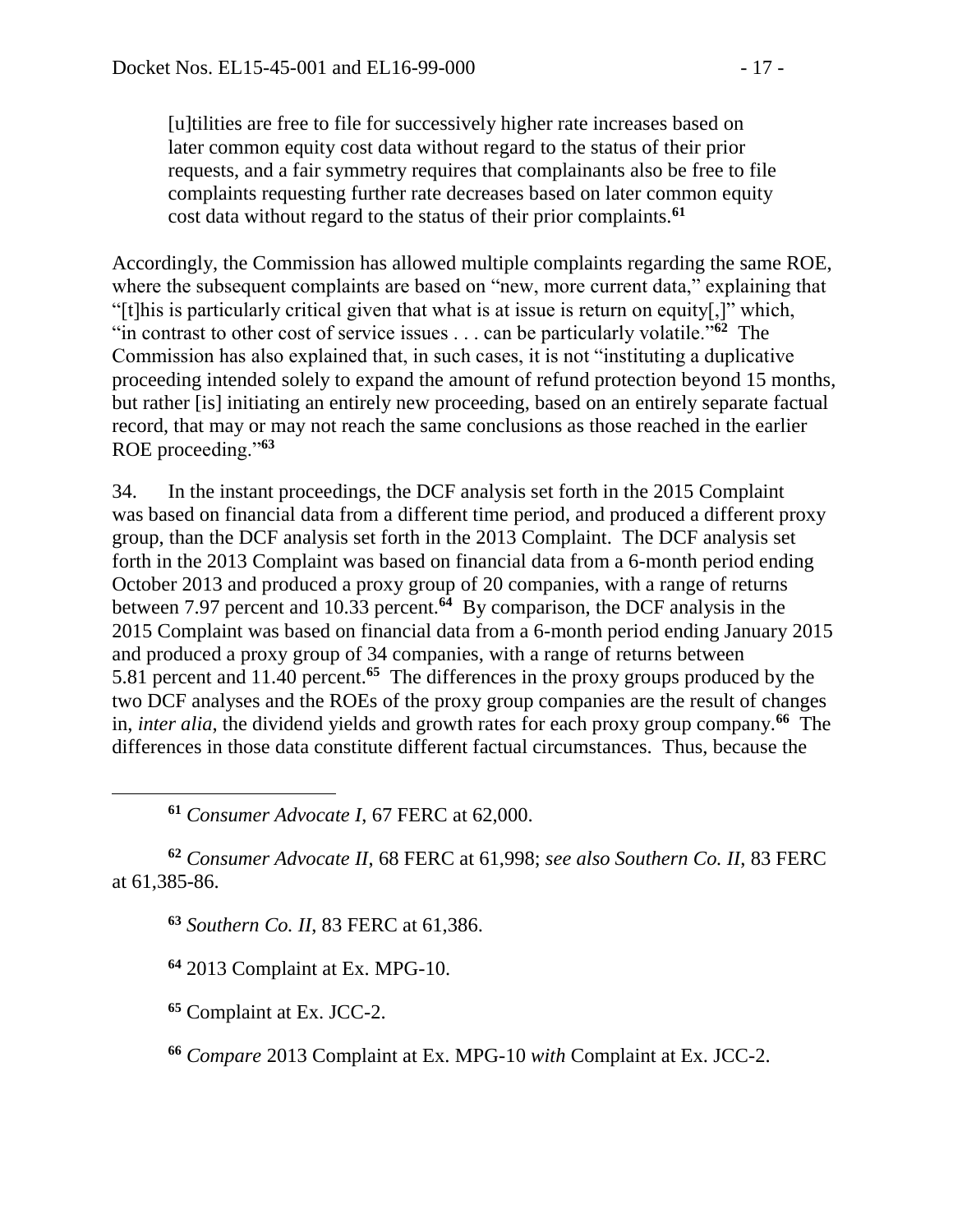$\overline{a}$ 

2015 Complaint is based on newer, more current data than the 2013 Complaint, the Commission properly allowed the 2015 Complaint.**<sup>67</sup>**

35. We recognize that the DCF analysis that the 2015 Complainants submitted with the 2015 Complaint is the same DCF analysis that the 2013 Complainants filed at the Commission two weeks later in the then ongoing hearing on the 2013 Complaint.**<sup>68</sup>** However, when the 2015 Complainants filed the 2015 Complaint on February 12, 2015, they reasonably based the 2015 Complaint on a DCF analysis using the most recent financial data available at that time, i.e., financial data for the six months ending January 2015. That the 2013 Complainants chose to use the same, most recent financial data when they submitted their updated DCF analysis two weeks later on February 27, 2015 in the hearing on the 2013 Complaint does not justify treating the two complaints against MISO TOs differently than the Commission has consistently treated other successive ROE complaints.<sup>69</sup> The fact that the 2013 Complainants submitted the same evidence in the hearing in the 2013 Complaint proceeding as the 2015 Complainants submitted in the 2015 Complaint does not change the fact that the 2015 Complaint contained new evidence based on later financial data than the evidence included in the 2013 Complaint itself. That the same information was submitted in the 2013 Complaint hearing is immaterial to our determination regarding the permissibility of the 2015 Complaint. Moreover, the Commission's final determination of MISO TOs' ROE in the 2015 Complaint proceeding will be based on later financial data than the financial data underlying the Commission's final ROE determination in the 2013 Complaint proceeding. In Opinion No. 531, the Commission modified its policy to require that public utility ROEs be determined based upon the most recent financial data available at

**<sup>68</sup>** The hearing on the 2013 Complaint commenced on August 17, 2015.

**<sup>69</sup>** *See ENE (Environmental Northeast) v. Bangor Hydro-Electric Company*, 151 FERC ¶ 61,125, at PP 25-33 (2015), and *Golden Spread Elec. Coop., Inc. v. Southwestern Pub. Serv. Co*., 151 FERC ¶ 61,126, at PP 18-25 (2015).

**<sup>67</sup>** The facts in the instant case are thus distinguishable from the facts presented in *Niagara Mohawk*, 58 FERC ¶ 61,096, and *EPIC I*, 131 FERC ¶ 61,130, in both of which the Commission dismissed a second complaint against the same rate that was challenged by an earlier complaint. Here, as described above, the 2015 Complaint presented new factual allegations, based on a different time period. In both *Niagara Mohawk* and *EPIC I*, the second complaint was identical to the first complaint and presented no different factual or legal allegations, and so in both cases the Commission properly dismissed the second complaint. *See Consumer Advocate II*, 68 FERC at 61,999 n.11.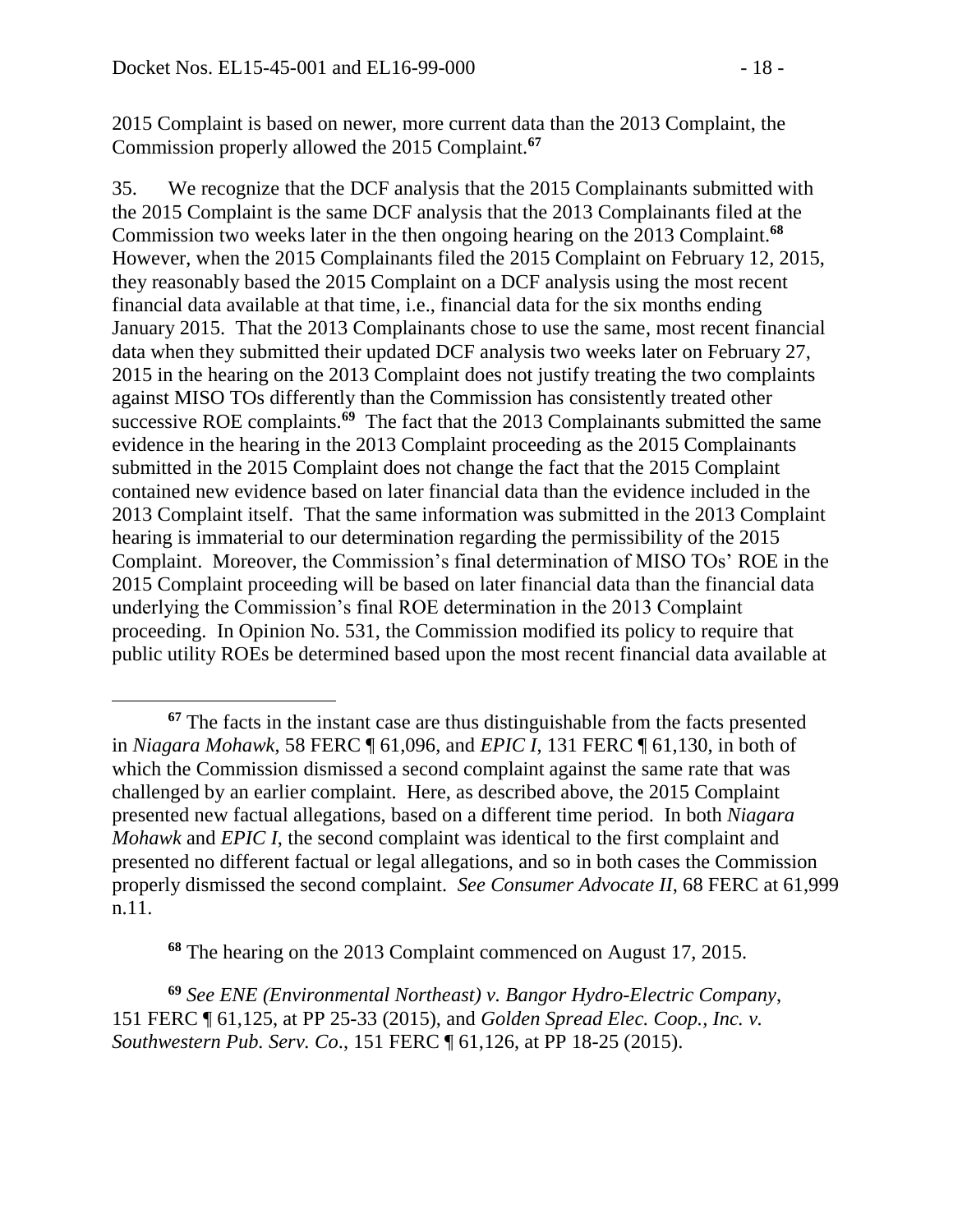the time of the hearing.**<sup>70</sup>** Accordingly, because the hearing on the 2015 Complaint took place roughly six months after the hearing on the 2013 Complaint,**<sup>71</sup>** the just and reasonable ROE ultimately determined in the 2015 Complaint proceeding will be based on updated financial data not available at the time of the hearing in the 2013 Complaint proceeding.

36. Although the Commission may have noted previously, in accepting previous successive complaints, that the record in the first had expired, this factor is not a prerequisite for allowing a successive complaint.**<sup>72</sup>** That 2015 Complainants provided factual analysis that was updated and distinct from that provided in the 2013 Complaint is sufficient to allow a successive rate case, even if such information was presented in the later stages of the 2013 Complaint proceeding.

37. In any event, the arguments of MISO TOs and Xcel that the Commission violated the 15-month refund limitation are premature. The decision to order refunds, or not order refunds, in a section 206 proceeding is made "at the conclusion of" such a proceeding.**<sup>73</sup>** Thus, whether the Commission will direct refunds as a result of the instant proceeding will depend on the currently unknown outcome of that proceeding. While Congress' adopting a 15-month refund limitation in the Regulatory Fairness Act gave public utilities some rate certainty in FPA section 206 proceedings, Xcel misinterprets the level of certainty that Congress provided. To find, as MISO TOs and Xcel argue, that the 15-month refund limitation in FPA section 206 requires the Commission to deny a complaint under these circumstances—i.e., deny a complaint that is based on different facts than a prior complaint that is already pending before the Commission—would prohibit any party from challenging a utility's ROE as long as there is another complaint involving that utility's ROE pending before the Commission. The language of FPA section 206 does not support such a finding. Limiting refunds in a particular case to 15 months was not intended to shield a utility's rates from a later complaint, any more than the existence of one pending section 205 rate increase shields the customers of a public utility from a second, pancaked section 205 rate increase filed by that same utility

**<sup>70</sup>** Opinion No. 531, 147 FERC ¶ 61,147 at P 160.

**<sup>71</sup>** The hearing on the 2015 Complaint commenced on February 17, 2016.

**<sup>72</sup>** *ENE (Environmental Northeast) v. Bangor Hydro-Electric Company*, 151 FERC ¶ 61,125 at P 31.

**<sup>73</sup>** 16 U.S.C. § 824e(b) (2012); *see also, e.g.*, *Southern Co. Servs. Inc.*, 46 FERC ¶ 61,381, at 62,191-192 (1989).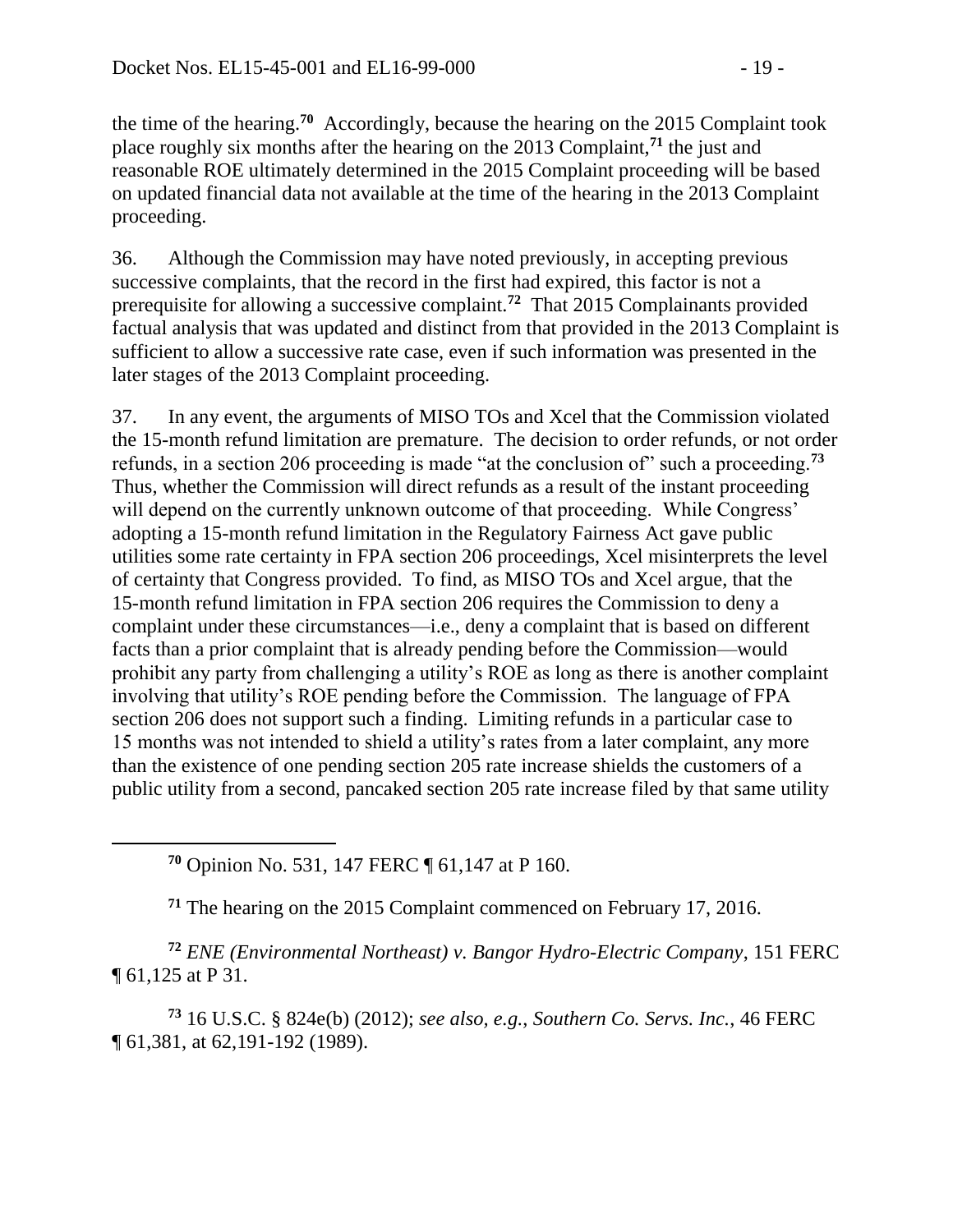later in that same year or in the next.**<sup>74</sup>** Rather, the 15-month refund limitation in FPA section 206 affects only the Commission's refund authority in a particular proceeding at the conclusion of that proceeding; it does not limit either a party's right to file a new complaint under FPA section 206 (provided that a successive complaint is based on new facts and circumstances), **<sup>75</sup>** the Commission's authority to set such a new complaint for hearing, or the Commission's obligation to establish a new refund effective date (and thus establish a 15-month refund period) for that new proceeding. A contrary determination would be inconsistent with the purpose of the Regulatory Fairness Act.

## **3. Non-Public Utility Transmission Owners**

## **a. Rehearing Request**

38. Xcel also argues that the Commission erred in determining that the nonjurisdictional MISO transmission owners' use of the MISO-wide base ROE is not within the scope of this proceeding. It states that if the Commission does not grant rehearing and dismiss the 2015 Complaint, the Commission should initiate a complaint against MISO and require MISO to make a compliance filing that either:

(i) includes a voluntary commitment to refunds by all non-jurisdictional MISO TOs in the event the Commission orders a reduction in the base ROE applicable to jurisdictional MISO TOs, with refund for the difference between the current ROE and the ROE ultimately determined by the Commission to be just and reasonable after the hearing procedures, effective as of the refund effective date (February 12, 2015); or (ii) removes from the MISO Tariff the tariff sheets of non-jurisdictional transmission owners using the 12.38% base ROE who refuse to agree to voluntary refunds, effective February 12, 2015.**<sup>76</sup>**

39. To support its position, Xcel states that the FPA's primary objective is to protect customers from excessive rates and charges. It argues that, if the Commission eventually finds the MISO-wide base ROE unjust and unreasonable, MISO customers will not

**<sup>75</sup>** *See supra* n. 67.

 $\overline{a}$ 

**<sup>76</sup>** Xcel Rehearing Request at 15.

**<sup>74</sup>** *See supra* P 33. Just as Congress did not bar, in FPA section 205, the filing of a successive rate increase while an earlier rate increase was still pending, Congress equally did not bar, in FPA section 206, the filing of a successive complaint while an earlier complaint was still pending.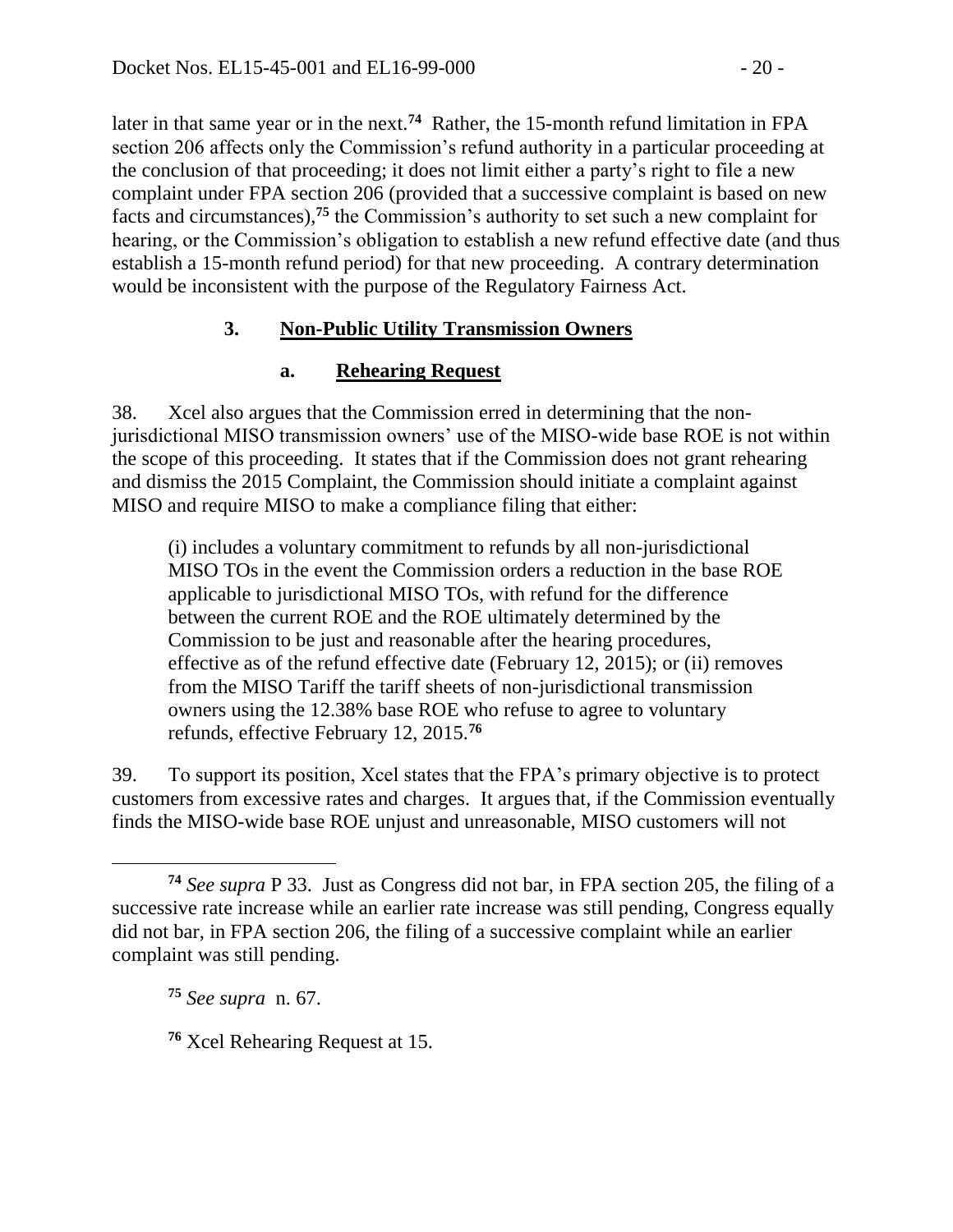otherwise be afforded any relief associated with use of the same MISO-wide base ROE applied to the more than \$2 billion in net plant owned by non-jurisdictional entities and included in MISO rates.**<sup>77</sup>** Xcel argues that "[t]here is no independent basis for the nonjurisdictional MISO TOs to receive the 12.38% base ROE if that ROE is reduced . . . for jurisdictional MISO TOs."**<sup>78</sup>** It further argues that, in this proceeding, the issue that the Commission set for hearing is a MISO-wide base ROE that would be just and reasonable for non-jurisdictional MISO TOs as well as jurisdictional MISO TOs.**<sup>79</sup>**

40. Because Xcel contends that the eventual just and reasonable MISO base ROE should apply to non-jurisdictional transmission owners, it further asks the Commission to apply its precedent in *Southwest Power Pool, Inc.*<sup>80</sup> According to Xcel, in that decision, the Commission determined that it made a legal error in previously accepting Southwest Power Pool's (SPP) rates that included the costs of a non-jurisdictional utility without requiring a voluntary refund commitment from that utility. Xcel states that, on rehearing, the Commission instituted an FPA section 206 proceeding against SPP and required it to make a compliance filing that either removed tariff sheets containing the nonjurisdictional utility's [transmission revenue requirement] from SPP's tariff or include a voluntary commitment of refunds by the utility to refund the difference between the proposed rate and the rate eventually established by the Commission.**<sup>81</sup>** Xcel argues that the Commission's failure to apply the precedent in *SPP* in the Hearing Order is arbitrary and capricious. For this reason, if the Commission does not dismiss the 2015 Complaint on rehearing, it should either include such a voluntary commitment of refunds by all non-jurisdictional MISO TOs if the Commission orders a MISO base ROE reduction or remove the tariff sheets of non-jurisdictional transmission owners using the base ROE who refuse to agree to refunds.**<sup>82</sup>**

**<sup>77</sup>** *Id.* at 11.

 $\overline{a}$ 

- **<sup>78</sup>** *Id.* at 11-12.
- **<sup>79</sup>** *Id.* at 13.
- **<sup>80</sup>** *Id.* at 14 (citing 142 FERC ¶ 61,135 (2013) (*SPP*)).
- **<sup>81</sup>** *Id.*
- **<sup>82</sup>** *Id.* at 15.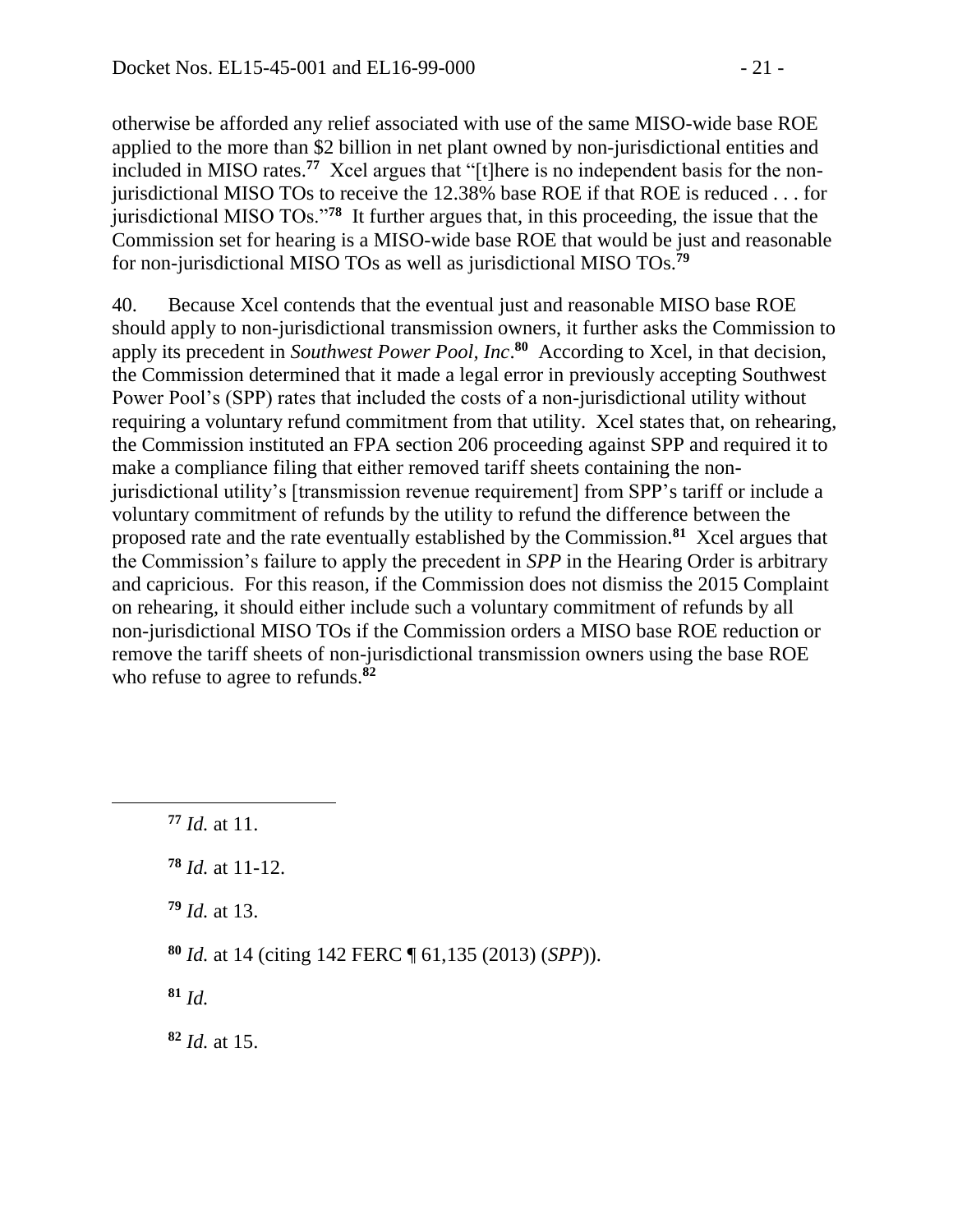#### **b. Commission Determination**

41. We grant, in part, Xcel's request for rehearing with respect to refunds for non-public utility transmission owners. As an initial matter, we note that the Commission has jurisdiction under the FPA to "analyze and consider the rates of [non-public] utilities to the extent that those rates affect jurisdictional transactions," such as the rates charged by an RTO.**<sup>83</sup>** The Commission's authority in this regard extends to the review of non-public utilities' rates if they are a component of an RTO's rate design. The Commission reviews such non-public utility rates under the statutory just and reasonable standard.<sup>84</sup> The reason for applying this standard is that "it is impossible to ensure that [an RTO's] rates are just and reasonable without reviewing [a member nonpublic utility transmission owner's] rates under the same standard."**<sup>85</sup>**

42. Still, the Commission's rate jurisdiction under FPA section 205 and its refund jurisdiction under FPA section 206 "expressly apply only to public utilities."<sup>86</sup> Thus, the Commission does not "have refund authority over . . . governmental entities and non-public utilities."**<sup>87</sup>**

43. While the Commission cannot directly order refunds from non-public utility transmission owners that have joined RTOs, where the Commission has set for hearing an RTO's FPA section 205 filing proposing to include a non-public utility's transmission revenue requirement in its tariff, the Commission has conditioned implementation of the

**<sup>83</sup>** *Pac. Gas & Elec. Co. v. FERC*, 306 F.3d 1112, 1114 (D.C. Cir. 2002).

**<sup>84</sup>** *Transmission Agency of Northern California v. FERC*, 495 F.3d 663, 671-72 (D.C. Cir. 2007) (*TANC v. FERC)* (finding that once a municipality becomes a participating transmission owner, its transmission revenue requirement becomes a component of the rate design under which an RTO operates).

**<sup>85</sup>** *Id.* at 672.

 $\overline{a}$ 

**<sup>86</sup>** *Bonneville Power Admin. v. FERC*, 422 F.3d 908, 911 (9th Cir. 2005) (*Bonneville v. FERC*); *see also TANC v. FERC*, 495 F.3d at 673 (D.C. Cir. 2007).

**<sup>87</sup>** *Id.* at 911.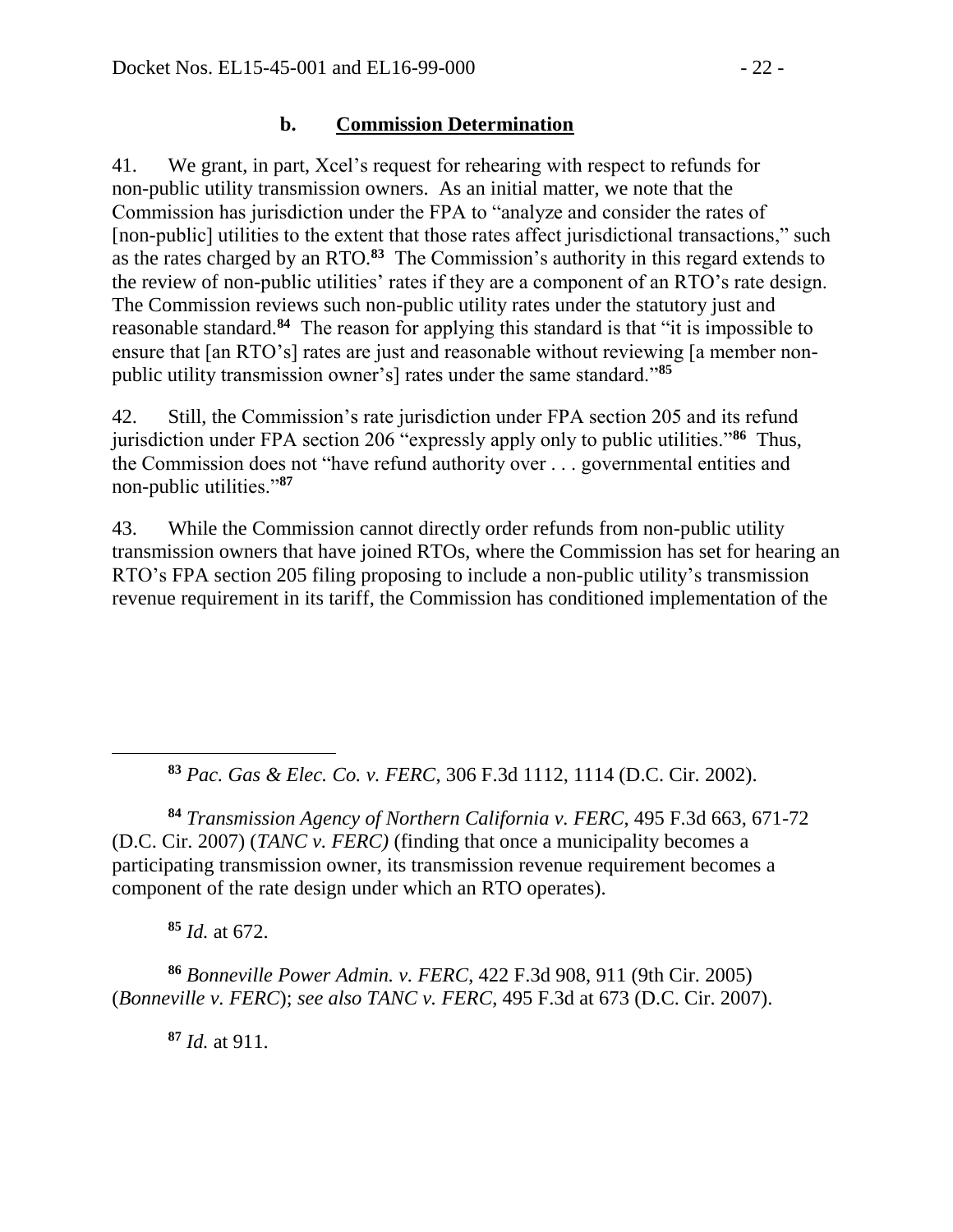proposal pending completion of the proceeding upon that non-public utility's agreement to make refunds if the rate, as filed, is later found to be not just and reasonable.**<sup>88</sup>** However, until recently, the Commission has only required the non-public utility to agree to make refunds in the specific FPA section 205 proceeding where the RTO has proposed to include its transmission revenue requirement in its jurisdictional tariff. **89** Thus, the refund commitment has not extended to future FPA section 205 and 206 proceedings where the justness and reasonableness of the RTO's tariff and rates are at issue.

44. To reduce this regulatory gap in MISO, the Commission has, upon receiving FPA section 205 tariff filings by MISO and non-public utility transmission owners to increase the transmission revenue requirement of the non-public utility transmission owners by adding an RTO adder to their base ROEs, conditioned approval on commitments to provide refunds: (1) in the 2013 Complaint proceeding as of the effective date of their RTO adder; and (2) consistent with any refund effective date in any other proceedings resulting in a new base ROE for MISO TOs, including this Complaint proceeding. **90** For this reason, our understanding is that only a minority of non-public utility transmission owners that use the base ROE are now exempt from providing refunds if the Commission establishes a lower base ROE in this Complaint proceeding.

45. Despite these decisions, it is still of concern that the refund commitments provided by the non-public utility transmission owners thus far do not apply to the full range of situations in which they may receive revenues associated with service provided due to their status as transmission-owning RTO members based on RTO rates, terms, or conditions that are found to be unjust and unreasonable, in the same manner that public utility transmission owners could be required to provide refunds of such revenues under FPA sections 205 or 206. For example, the Commission could require MISO to correct errors in the application of an entity's formula rates, or to remedy any other elements of, or costs passed through, the transmission owners' formula rates that are found to be

**<sup>88</sup>** *See Xcel Energy Serv. Inc. v. FERC*, 815 F.3d 947, 950 (D.C. Cir. 2016) (citing, *inter alia*, *Lively Grove Energy Partners, LLC*, 140 FERC ¶ 61,252, at P 47 & n.59 (2012)).

**<sup>89</sup>** *Sw. Power Pool*, 138 FERC ¶ 61,231, at PP 1, 14, 15 (2012).

**<sup>90</sup>** *Midcontinent Indep. Sys. Operator, Inc.*, 154 FERC ¶ 61,053, at P 11 (2016); *Midcontinent Indep. Sys. Operator, Inc.*, 153 FERC ¶ 61,240, at P 16 (2015); *Midcontinent Indep. Sys. Operator, Inc.*, 151 FERC ¶ 61,166, at P 12 (2015); *Midcontinent Indep. Sys. Operator, Inc.*, 151 FERC ¶ 61,137, at P 13 (2015); *Midcontinent Indep. Sys. Operator, Inc.*, 151 FERC ¶ 61,104, at P 27 (2015) (collectively, MISO RTO Incentive Adder Orders).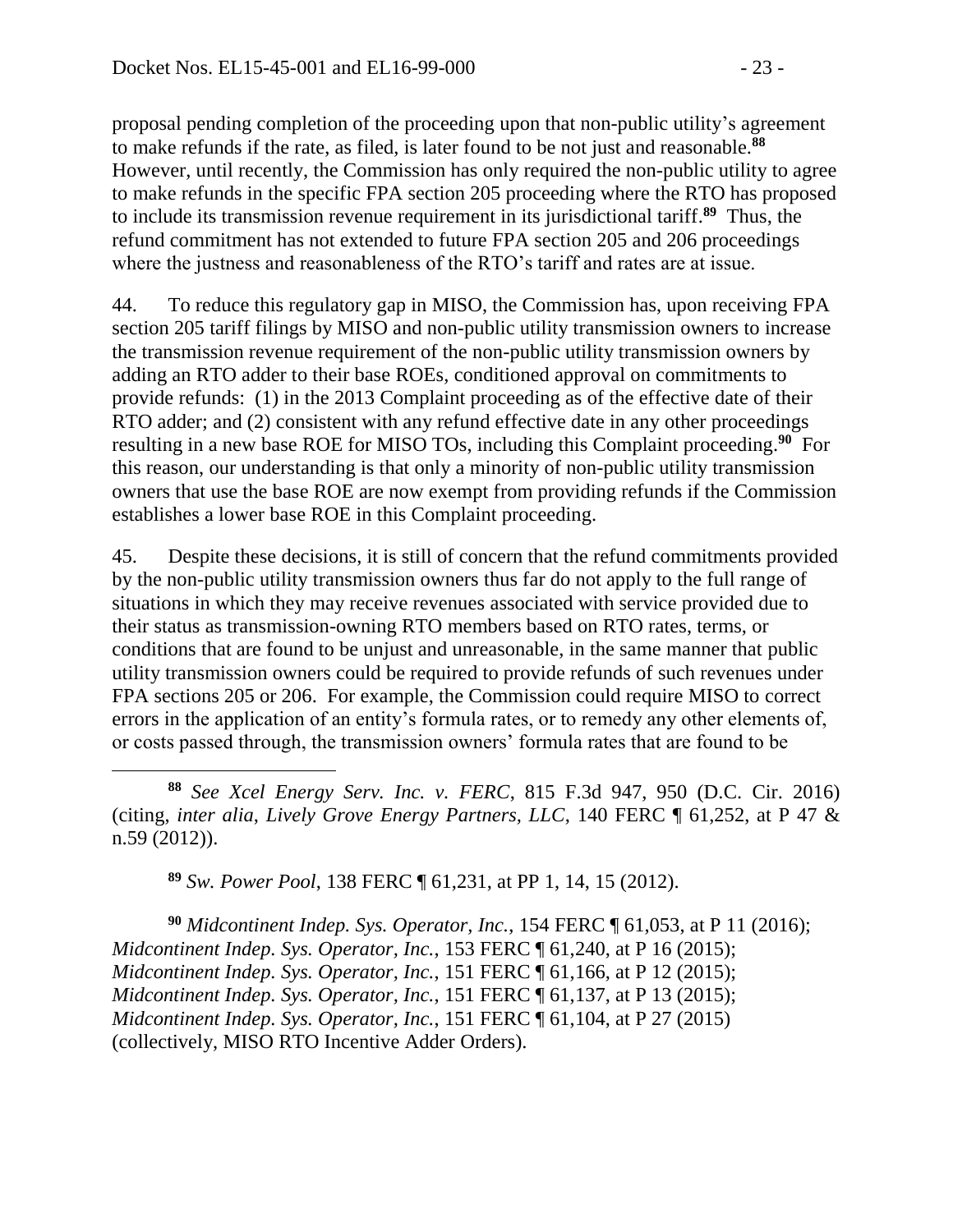$\overline{a}$ 

unjust and unreasonable. The Commission could also order refunds with respect to rules governing allocation of MISO Tariff revenues among transmission owners that are found to be unjust and unreasonable. The non-public utility transmission owners are currently under no obligation to provide refunds in these other situations because these situations are not covered by the limited refund commitments provided by the non-public utility transmission owners thus far. This is the case even though the inclusion of their transmission revenue requirements in MISO's jurisdictional rates could be causing those jurisdictional rates to be unlawfully inflated, or they may be otherwise receiving unjust and unreasonable revenues, contrary to the consumer protection purpose of the FPA.**<sup>91</sup>** The refund commitments obtained in the MISO RTO Incentive Adder Orders are instead limited to refunds related to revisions in MISO's RTO-wide base ROE in this and future proceedings. Moreover, the ROE refund requirements required in the MISO RTO Incentive Adder Orders do not apply to all non-public utility transmission owners in MISO.

46. It thus appears that the lack of a refund commitment in the MISO Tariff requiring non-public utility transmission owners to refund revenues that they may receive associated with service provided due to their status as transmission-owning RTO members, in the same manner that public utility transmission owners could be required to provide refunds of such revenues under FPA section 205 or 206, may be unjust, unreasonable, or unduly discriminatory or preferential. That is because, absent such a commitment, MISO's resulting jurisdictional rates may not be just and reasonable.

47. Accordingly, we institute a proceeding in Docket No. EL16-99-000, pursuant to FPA section 206, to examine the MISO Tariff. Upon initial review, the concerns identified by the Commission might be addressed by revising the MISO Tariff to require a prospective refund commitment from non-public utility transmission owners for all manner of refunds that may be ordered in FPA section 205 and 206 proceedings related to revenues that they may receive associated with service provided due to their status as transmission-owning RTO members. **92** Under such a tariff revision, if a non-public utility

**<sup>91</sup>** *See Xcel Energy Serv. Inc. v. FERC*, 815 F.3d at 952 (citing *Mun. Light Bds. of Reading and Wakefield v. FPC*, 450 F.2d 1341, 1348 (D.C. Cir. 1971)).

**<sup>92</sup>** This refund commitment would not relate to revenues or credits that a nonpublic utility transmission owner may receive as a market participant for sales into the MISO market or as a transmission customer (i.e., revenues or credits that other nonpublic utility market participants and transmission customers also receive). We seek comment, in the paper hearing established below, on how to most appropriately define revenues that non-public utility transmission owners may receive associated with service provided due to their status as transmission-owning RTO members.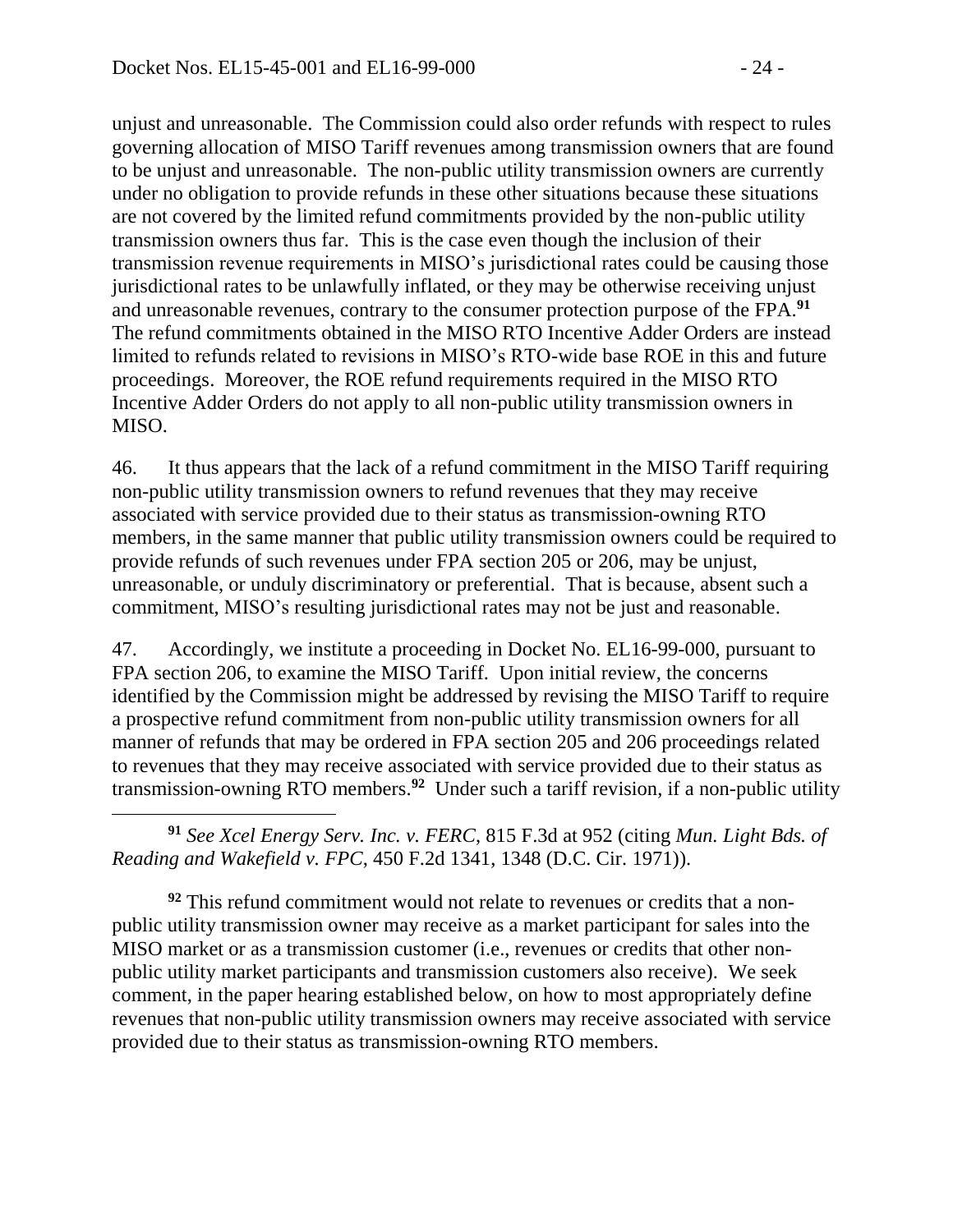transmission owner chooses not to make such a refund commitment, then MISO would remove its transmission revenue requirement(s) from the MISO Tariff as of a prospective date to be determined by the Commission. Under the refund commitment, non-public utility transmission owners would be subject to the same refund obligations as public utility transmission owners on all matters involving the justness and reasonableness of revenues that they may receive associated with service provided due to their status as transmission-owning RTO members based on RTO rates, including, but not limited to, refunds (1) to correct any errors in the application of their formula rates, (2) to remedy any other elements of, or costs passed through, their formula rates that are found to be unjust and unreasonable, or (3) to remedy any rules governing allocation of MISO Tariff revenues among transmission owners that are found to be unjust and unreasonable. Additionally, MISO would revise the MISO Tariff such that any new non-public utility transmission owners must also commit to providing refunds consistent with the terms of this commitment before they may recover their transmission revenue requirement(s) through MISO Tariff rates.

48. While Xcel's request for rehearing of the Hearing Order asked the Commission to require MISO to obtain ROE refund commitments from the non-public utility transmission owners as of the February 12, 2015 refund effective date, the Commission finds that any additional refund commitment required of those owners as a result of the section 206 proceeding established by this order should be prospective only. We note that the 2015 Complainants did not seek to require refund commitments by non-public utility transmission owners. Additionally, we have previously only required refund commitments from non-public utility transmission owners in the context of FPA section 205 proceedings, where the non-public utility transmission owner was required to provide the refund commitment as a condition of receiving the benefit of having its revenue requirement included in the RTO's jurisdictional tariff. Nor have we previously required refund commitments applicable to all future proceedings. Accordingly, in the FPA section 206 proceeding established by this order, we will be considering a significant change in Commission policy, both in terms of requiring a refund commitment outside the context of an FPA section 205 proceeding and in terms of the scope of the proposed refund commitment. Therefore, this proceeding is unlike the situation addressed by the court in *Xcel Energy Serv. Inc. v. FERC*, where the Commission's failure to require a refund commitment in a section 205 proceeding was contrary to the Commission's then existing policy.

49. We find that a paper hearing, as ordered below, is the appropriate procedure to resolve this matter. As ordered below, any person desiring to participate in the paper hearing must file a notice of intervention or timely motion to intervene, as appropriate, in accordance with Rule 214 of the Commission's Rules of Practice and Procedure, 18 C.F.R. § 385.214 (2015).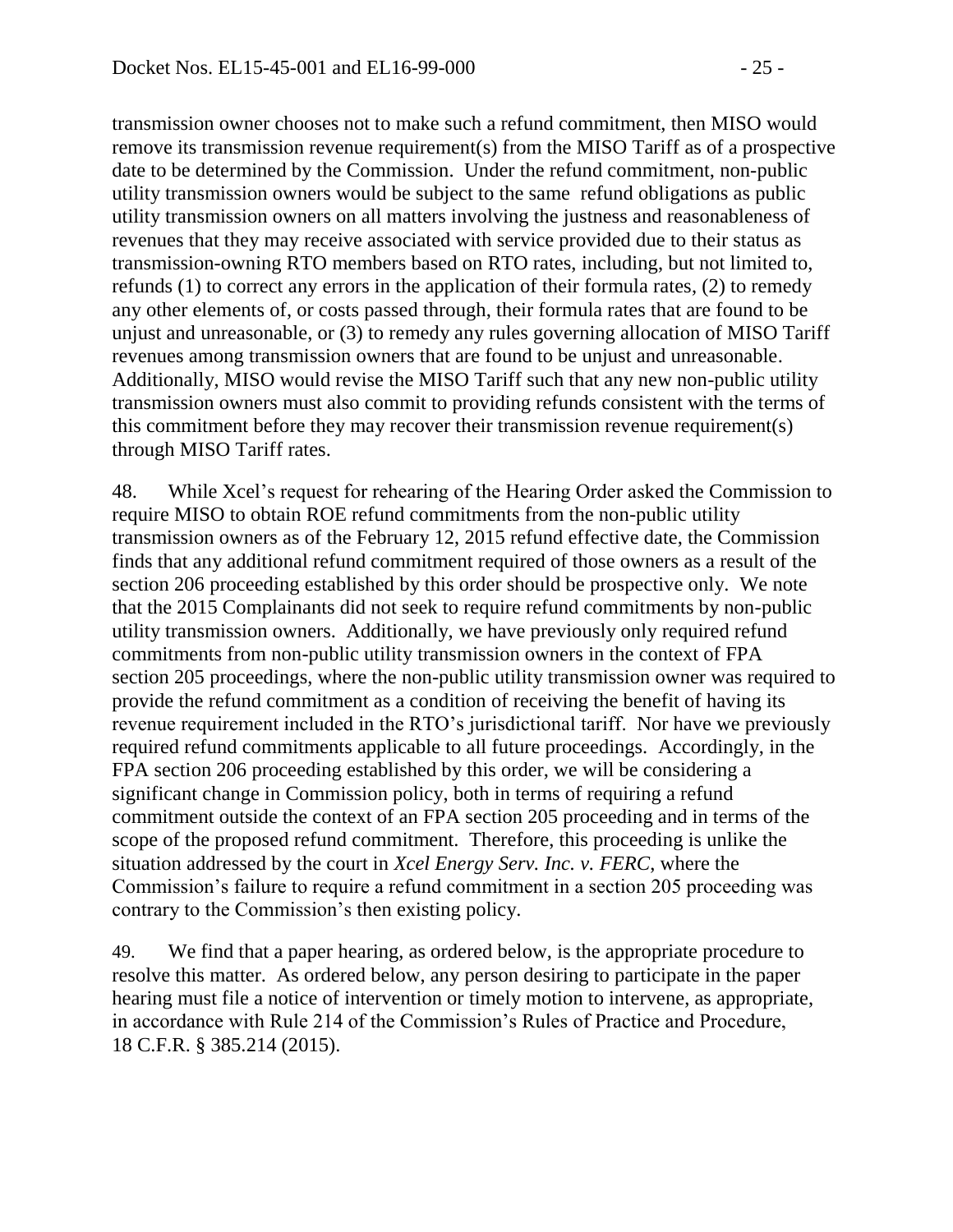50. We will require MISO and other interested parties to file initial briefs no later than 30 days after the publication of notice in the *Federal Register* of the Commission's initiation of this section 206 proceeding in Docket No. EL16-99-000. Parties also may file reply briefs in response to parties' initial briefs due within 21 days after the due date of initial briefs.

51. In cases where, as here, the Commission institutes a proceeding under FPA section 206, the Commission must establish a refund effective date that is no earlier than publication of notice of the Commission's initiation of the proceeding in the *Federal Register*, and no later than five months subsequent to that date.**<sup>93</sup>** Consistent with Commission precedent,<sup>94</sup> we will establish a refund effective date at the earliest date allowed, i.e., the date the notice of the initiation of the proceeding in Docket No. EL16-99-000 is published in the *Federal Register*. The Commission is also required by section 206 to indicate when it expects to issue a final order. We expect to issue a final order in this proceeding within six months of receiving reply briefs, or March 31, 2017.

#### The Commission orders:

(A) The requests for rehearing are granted in part, and denied in part, as discussed in the body of this order.

(B) Pursuant to the authority contained in and subject to the jurisdiction conferred upon the Commission by section 402(a) of the Department of Energy Organization Act and by the FPA, particularly section 206 thereof, and pursuant to the Commission's Rules of Practice and Procedure and the regulations under the FPA (18 C.F.R. Chapter I), the Commission hereby institutes a proceeding in Docket No. EL16- 99-000, as discussed in the body of this order.

(C) MISO and other interested parties may file initial briefs no later than 30 days after the publication of notice in the *Federal Register* of the Commission's initiation of the section 206 proceeding in Docket No. EL16-99-000. Reply briefs may be filed no later than 21 days thereafter.

**<sup>93</sup>** 16 U.S.C. § 824e(b) (2012).

**<sup>94</sup>** *See, e.g., PJM Interconnection, L.L.C.*, 90 FERC ¶ 61,137 (2000); *Cambridge Elec. Light Co.*, 75 FERC ¶ 61,1777, *clarified*, 76 FERC ¶ 61,020 (1996); *Canal Elec. Co.*, 46 FERC ¶ 61,153, *reh'g denied*, 47 FERC ¶ 61,275 (1989).